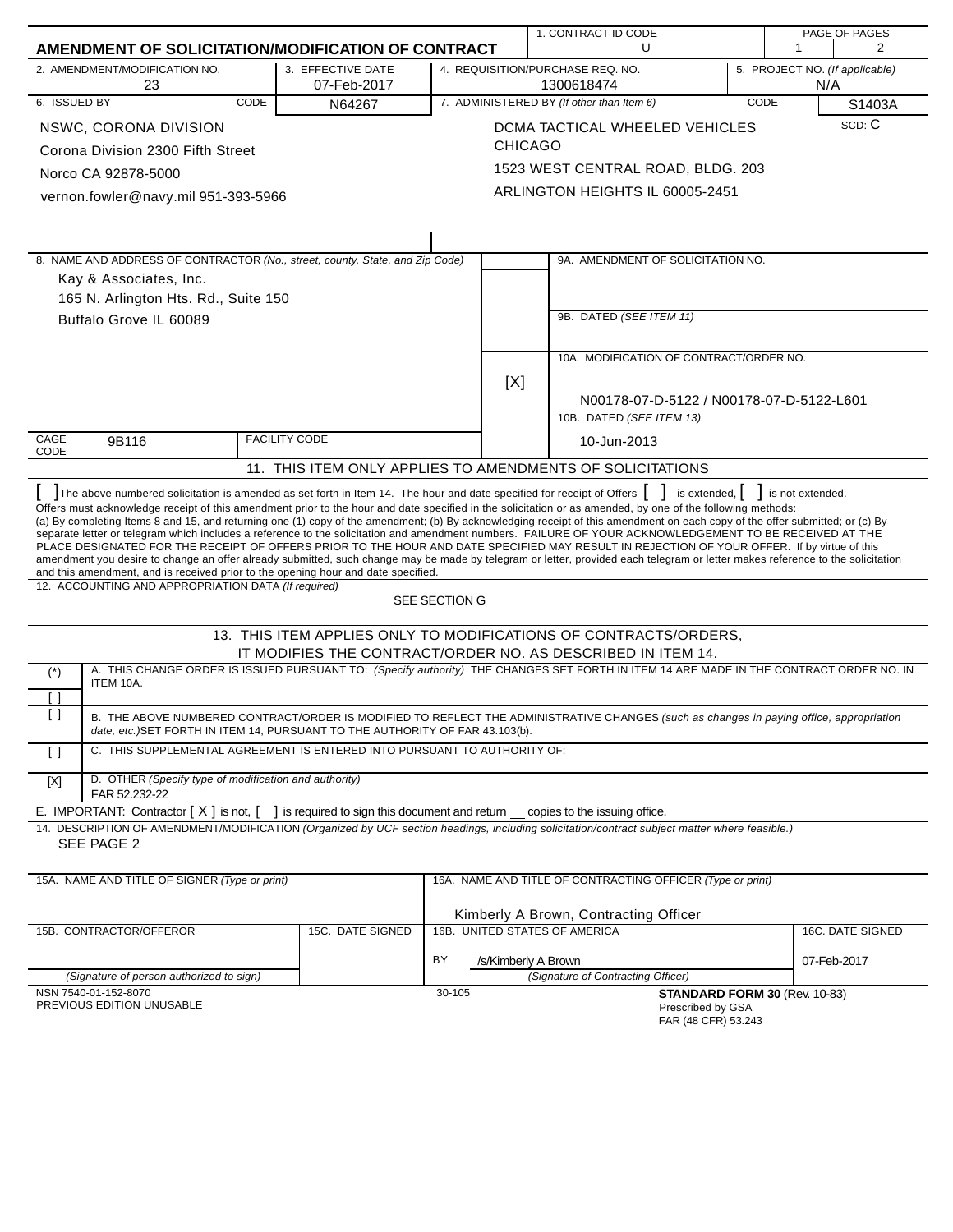| CONTRACT NO.     | DELIVERY ORDER NO.    | AMENDMENT/MODIFICATION NO. | l PAGE | ' FINAL |
|------------------|-----------------------|----------------------------|--------|---------|
| N00178-07-D-5122 | N00178-07-D-5122-L601 | ر_ ب                       | 2 of 2 |         |

## **GENERAL INFORMATION**

The purpose of this modification is to provide incremental funding in the amount of \$27,787.47 ODC at no additional cost to the Government. All other terms and conditions remain the same. Accordingly, said Task Order is modified as follows: A conformed copy of this Task Order is attached to this modification for informational purposes only.

The Line of Accounting information is hereby changed as follows:

The total amount of funds obligated to the task is hereby increased from \$7,211,595.40 by \$27,787.47 to \$7,239,382.87.

| <b>CLIN/SLIN</b> | Type Of Fund | From $(\$)$ | By()      | To $($ \$ $)$ |
|------------------|--------------|-------------|-----------|---------------|
| 700106           | WCF          | $0.00\,$    | 27,787.47 | 27,787.47     |

The total value of the order is hereby increased from \$10,137,226.47 by \$0.00 to \$10,137,226.47.

| <b>CLIN/SLIN</b> | From $(\$)$ | By()        | To $($ )   |
|------------------|-------------|-------------|------------|
| 3001             | 125,884.63  | (10,000.00) | 115,884.63 |
| 7001             | 272,085.81  | 10,000.00   | 282,085.81 |

The Period of Performance of the following line items is hereby changed as follows:

CLIN/SLIN From To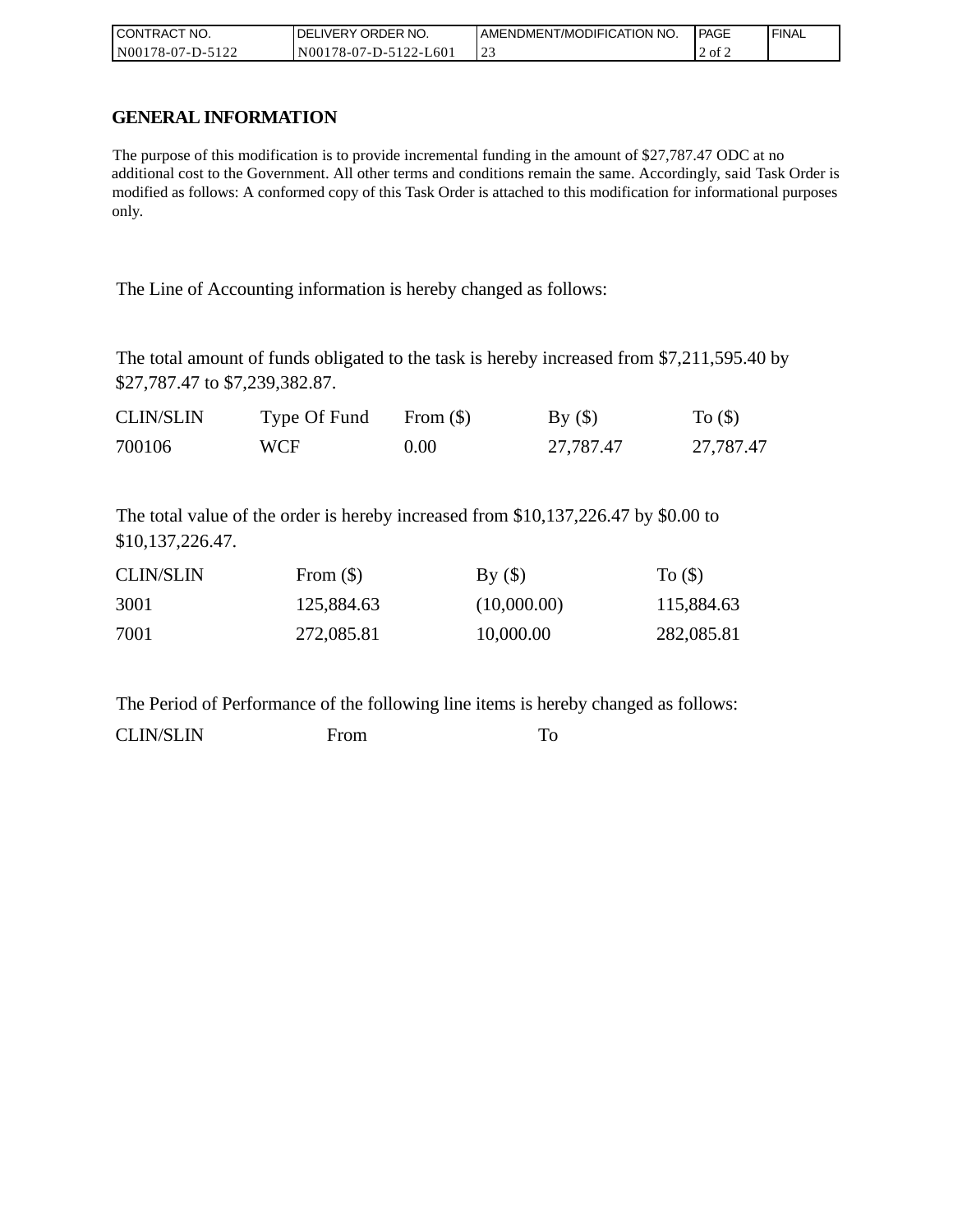| I CONTRACT NO.     | NO.<br>ORDER <sup>'</sup><br>.IVERY<br>DELI    | AMENDMENT/MODIFICATION NO. | <b>PAGE</b>            | 'FINAL |
|--------------------|------------------------------------------------|----------------------------|------------------------|--------|
| N00178-07<br>7-D-. | L60<br>N00178-07-D-5122<br>$\prime$ - $\prime$ | ب سے                       | $\mathcal{L}$<br>of 32 |        |

## **SECTION B SUPPLIES OR SERVICES AND PRICES**

CLIN - SUPPLIES OR SERVICES

```
For Cost Type Items:
```

| Item        | PSC                                  | Supplies/Services                                                                                                                                                                                         | Qty  |    | Unit Target Cost | Target Fee | CPIF               |
|-------------|--------------------------------------|-----------------------------------------------------------------------------------------------------------------------------------------------------------------------------------------------------------|------|----|------------------|------------|--------------------|
| 1000        | R425                                 | Provide Technical<br>Engineering Support to<br>the NAVAIR Precision<br>Measurement Equipment<br>Laboratories in<br>accordance with the<br>Statment of Work<br>provided in Section C.<br>(Fund Type - TBD) | 1.0  | LO | \$2,713,168.51   |            | \$2,837,178.40     |
|             | Max Fee                              |                                                                                                                                                                                                           |      |    |                  |            |                    |
|             | Min Fee                              |                                                                                                                                                                                                           |      |    |                  |            |                    |
|             | Government<br>Overrun<br>Share Line  |                                                                                                                                                                                                           | 30.0 |    |                  |            |                    |
|             | Government<br>Underrun<br>Share Line |                                                                                                                                                                                                           | 70.0 |    |                  |            |                    |
| 100001 R425 |                                      | LABOR (WCF)                                                                                                                                                                                               |      |    |                  |            |                    |
| 100002 R425 |                                      | Labor (WCF)                                                                                                                                                                                               |      |    |                  |            |                    |
| 100003 R425 |                                      | Labor (WCF)                                                                                                                                                                                               |      |    |                  |            |                    |
| 100004 R425 |                                      | Labor (WCF)                                                                                                                                                                                               |      |    |                  |            |                    |
| 100005 R425 |                                      | Labor (WCF)                                                                                                                                                                                               |      |    |                  |            |                    |
| 1001        |                                      | Data IAW SOW                                                                                                                                                                                              |      |    |                  |            | \$0.00             |
|             | For ODC Items:                       |                                                                                                                                                                                                           |      |    |                  |            |                    |
| Item        | PSC                                  | Supplies/Services                                                                                                                                                                                         |      |    |                  |            | Qty Unit Est. Cost |
| 3000        |                                      | R425 ODC (Includes Material \$15,495 and NMCI \$34,560) (Fund Type - TBD) 1.0 LO                                                                                                                          |      |    |                  |            | \$58,755.00        |
|             | 300001 R425 ODC (WCF)                |                                                                                                                                                                                                           |      |    |                  |            |                    |
|             | 300002 R425 ODC (WCF)                |                                                                                                                                                                                                           |      |    |                  |            |                    |
|             | 300003 R425 ODC (WCF)                |                                                                                                                                                                                                           |      |    |                  |            |                    |
| 3001        |                                      | R425 ODC - Travel only (Fund Type - TBD)                                                                                                                                                                  |      |    |                  | $1.0$ LO   | \$115,884.63       |
|             | 300101 R425 Travel (WCF)             |                                                                                                                                                                                                           |      |    |                  |            |                    |
|             | 300102 R425 Travel (WCF)             |                                                                                                                                                                                                           |      |    |                  |            |                    |
|             | 300103 R425 Travel (WCF)             |                                                                                                                                                                                                           |      |    |                  |            |                    |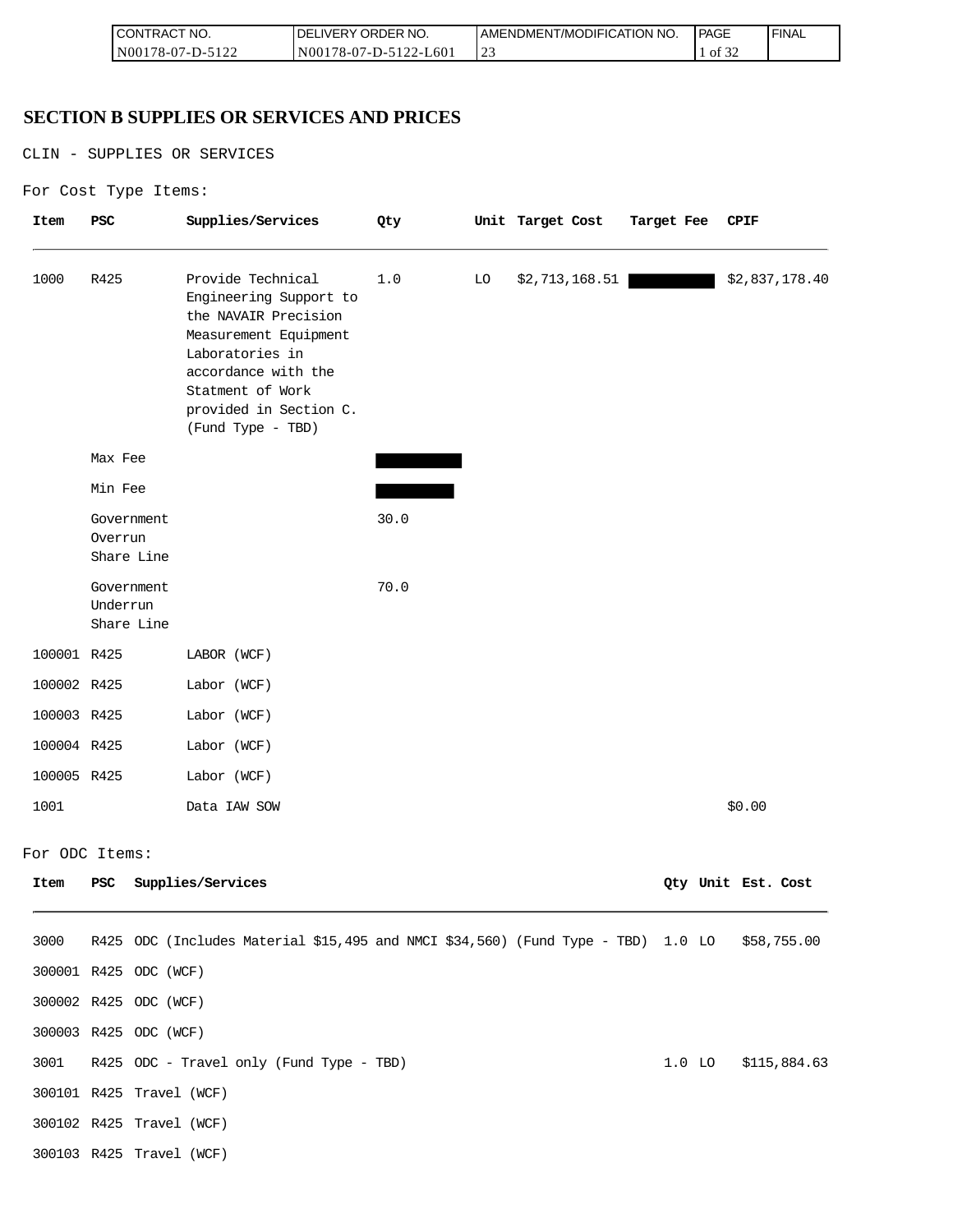|             | CONTRACT NO.<br>N00178-07-D-5122     |                                        | DELIVERY ORDER NO.<br>N00178-07-D-5122-L601 |      | 23 | AMENDMENT/MODIFICATION NO. |            | PAGE<br>2 of 32    | <b>FINAL</b>   |
|-------------|--------------------------------------|----------------------------------------|---------------------------------------------|------|----|----------------------------|------------|--------------------|----------------|
|             |                                      |                                        |                                             |      |    |                            |            |                    |                |
|             |                                      |                                        |                                             |      |    |                            |            |                    |                |
| Item        | <b>PSC</b>                           | Supplies/Services                      |                                             |      |    |                            |            | Qty Unit Est. Cost |                |
|             | 300104 R425 Travel (WCF)             |                                        |                                             |      |    |                            |            |                    |                |
|             | For Cost Type Items:                 |                                        |                                             |      |    |                            |            |                    |                |
| <b>Item</b> | PSC                                  | Supplies/Services                      |                                             | Qty  |    | Unit Target Cost           | Target Fee | CPIF               |                |
| 4000        | R425                                 | Same as CLIN 1000<br>(Fund Type - TBD) |                                             | 1.0  | LO | \$2,866,298.25             |            |                    | \$2,996,610.41 |
|             | Max Fee                              |                                        |                                             |      |    |                            |            |                    |                |
|             | Min Fee                              |                                        |                                             |      |    |                            |            |                    |                |
|             | Government<br>Overrun Share<br>Line  |                                        |                                             | 30.0 |    |                            |            |                    |                |
|             | Government<br>Underrun<br>Share Line |                                        |                                             | 70.0 |    |                            |            |                    |                |
| 400001 R425 |                                      | Labor (WCF)                            |                                             |      |    |                            |            |                    |                |
| 400002 R425 |                                      | Labor (WCF)                            |                                             |      |    |                            |            |                    |                |
| 400003 R425 |                                      | Labor (WCF)                            |                                             |      |    |                            |            |                    |                |
| 400004 R425 |                                      | Labor (WCF)                            |                                             |      |    |                            |            |                    |                |
|             |                                      |                                        |                                             |      |    |                            |            |                    |                |
|             | For Cost Type / NSP Items            |                                        |                                             |      |    |                            |            |                    |                |
| 4001        |                                      | Data IAW the SOW                       |                                             |      |    | 1.0                        | LO         | <b>NSP</b>         |                |
|             | For Cost Type Items:                 |                                        |                                             |      |    |                            |            |                    |                |
| Item        | PSC                                  | Supplies/Services                      |                                             | Qty  |    | Unit Target Cost           | Target Fee | <b>CPIF</b>        |                |
| 4002        | R425                                 | Same as CLIN 1000<br>(WCF)             |                                             | 1.0  | LO | \$3,379,933.48             |            |                    | \$3,535,817.78 |
|             | Max Fee                              |                                        |                                             |      |    |                            |            |                    |                |
|             | Min Fee                              |                                        |                                             |      |    |                            |            |                    |                |
|             | Government                           |                                        |                                             | 30.0 |    |                            |            |                    |                |
|             | Overrun Share<br>Line                |                                        |                                             |      |    |                            |            |                    |                |
|             | Government<br>Underrun Share<br>Line |                                        |                                             | 70.0 |    |                            |            |                    |                |
| 400201 R425 |                                      | Labor (WCF)                            |                                             |      |    |                            |            |                    |                |
| 400202 R425 |                                      | Labor (WCF)                            |                                             |      |    |                            |            |                    |                |
| 400203 R425 |                                      | Labor (WCF)                            |                                             |      |    |                            |            |                    |                |

| 4001 | Data IAW the SOW |  | <b>NSP</b> |
|------|------------------|--|------------|
|      |                  |  |            |

## For Cost Type Items:

| Item        | <b>PSC</b>                           | Supplies/Services          | Qty  |    | Unit Target Cost | Target Fee CPIF |                |
|-------------|--------------------------------------|----------------------------|------|----|------------------|-----------------|----------------|
| 4002        | R425                                 | Same as CLIN 1000<br>(WCF) | 1.0  | LO | \$3,379,933.48   |                 | \$3,535,817.78 |
|             | Max Fee                              |                            |      |    |                  |                 |                |
|             | Min Fee                              |                            |      |    |                  |                 |                |
|             | Government<br>Overrun Share<br>Line  |                            | 30.0 |    |                  |                 |                |
|             | Government<br>Underrun Share<br>Line |                            | 70.0 |    |                  |                 |                |
| 400201 R425 |                                      | Labor (WCF)                |      |    |                  |                 |                |
| 400202 R425 |                                      | Labor (WCF)                |      |    |                  |                 |                |
| 400203 R425 |                                      | Labor (WCF)                |      |    |                  |                 |                |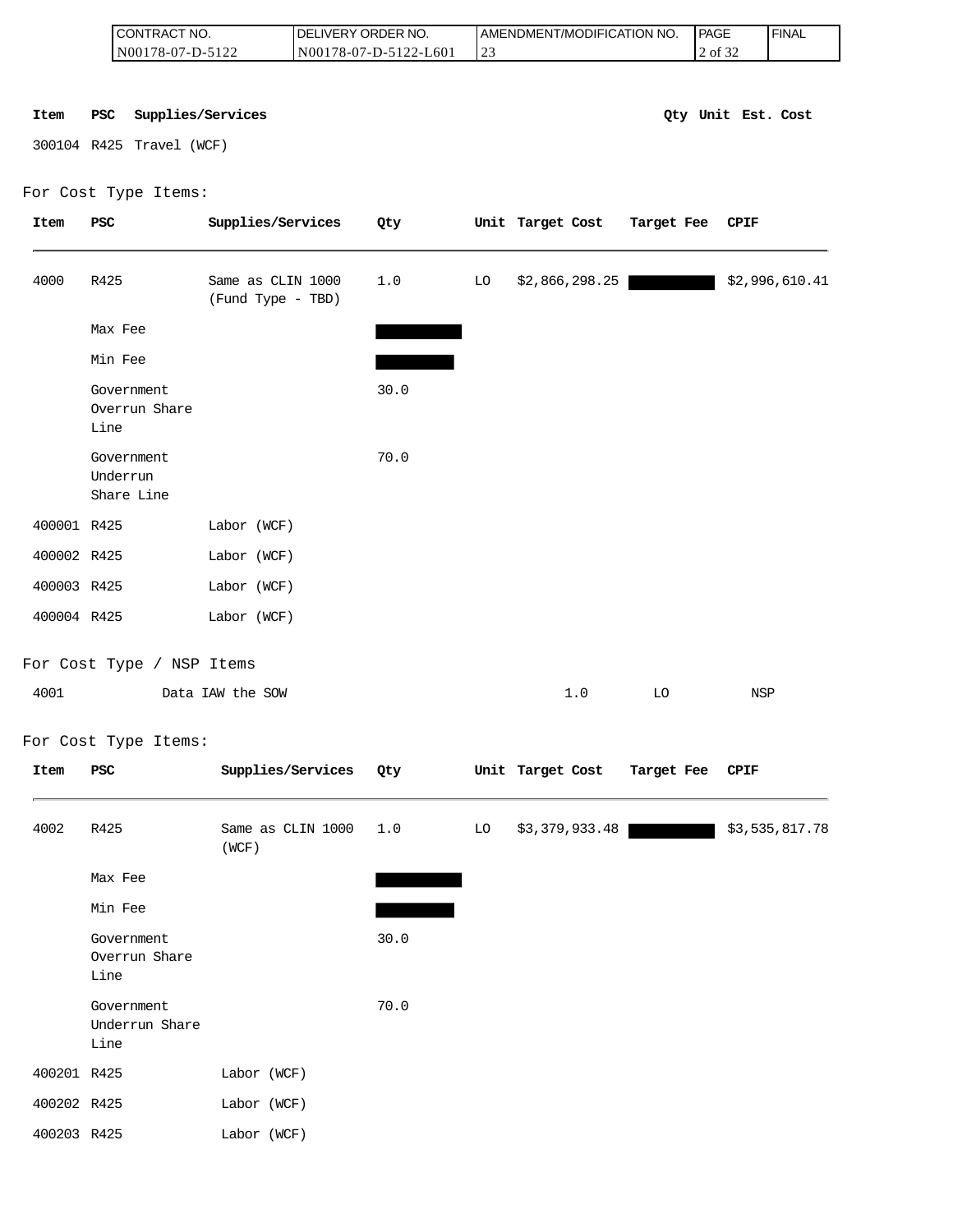|                |      | CONTRACT NO.<br>N00178-07-D-5122                                                                                                                                                                                                                                                                                                                                                                                                                                                                                               | DELIVERY ORDER NO. | N00178-07-D-5122-L601 | 23 |          |                  |                    | AMENDMENT/MODIFICATION NO. | PAGE<br>3 of 32     |             | <b>FINAL</b>                            |
|----------------|------|--------------------------------------------------------------------------------------------------------------------------------------------------------------------------------------------------------------------------------------------------------------------------------------------------------------------------------------------------------------------------------------------------------------------------------------------------------------------------------------------------------------------------------|--------------------|-----------------------|----|----------|------------------|--------------------|----------------------------|---------------------|-------------|-----------------------------------------|
| Item           | PSC  | Supplies/Services                                                                                                                                                                                                                                                                                                                                                                                                                                                                                                              |                    | Qty                   |    |          | Unit Target Cost |                    | Target Fee                 |                     | <b>CPIF</b> |                                         |
| 400204 R425    |      | Labor (WCF)                                                                                                                                                                                                                                                                                                                                                                                                                                                                                                                    |                    |                       |    |          |                  |                    |                            |                     |             |                                         |
| 400205 R425    |      | Labor (WCF)                                                                                                                                                                                                                                                                                                                                                                                                                                                                                                                    |                    |                       |    |          |                  |                    |                            |                     |             |                                         |
| 400206 R425    |      | Labor (WCF)                                                                                                                                                                                                                                                                                                                                                                                                                                                                                                                    |                    |                       |    |          |                  |                    |                            |                     |             |                                         |
|                |      | For Cost Type / NSP Items                                                                                                                                                                                                                                                                                                                                                                                                                                                                                                      |                    |                       |    |          |                  |                    |                            |                     |             |                                         |
| 4003           |      | Data IAW the SOW                                                                                                                                                                                                                                                                                                                                                                                                                                                                                                               |                    |                       |    |          | 1.0              |                    | LO                         |                     | <b>NSP</b>  |                                         |
| For ODC Items: |      |                                                                                                                                                                                                                                                                                                                                                                                                                                                                                                                                |                    |                       |    |          |                  |                    |                            |                     |             |                                         |
| Item           | PSC  | Supplies/Services                                                                                                                                                                                                                                                                                                                                                                                                                                                                                                              |                    |                       |    |          |                  |                    |                            | Qty Unit Est. Cost  |             |                                         |
| 6000           | R425 | ODC - (Material \$15,940 and NMCI \$34,500) (Fund Type - TBD)                                                                                                                                                                                                                                                                                                                                                                                                                                                                  |                    |                       |    |          |                  |                    | $1.0$ LO                   |                     |             | \$58,755.00                             |
| 600001 R425    |      | ODC (WCF)                                                                                                                                                                                                                                                                                                                                                                                                                                                                                                                      |                    |                       |    |          |                  |                    |                            |                     |             |                                         |
| 600002         | R425 | ODC (WCF)                                                                                                                                                                                                                                                                                                                                                                                                                                                                                                                      |                    |                       |    |          |                  |                    |                            |                     |             |                                         |
| 600003 R425    |      | ODC (WCF)                                                                                                                                                                                                                                                                                                                                                                                                                                                                                                                      |                    |                       |    |          |                  |                    |                            |                     |             |                                         |
| 6001           | R425 | ODC - Travel Only (Fund Type - TBD)                                                                                                                                                                                                                                                                                                                                                                                                                                                                                            |                    |                       |    |          |                  |                    | $1.0$ LO                   |                     |             | \$181,009.44                            |
| 600101 R425    |      | ODC (WCF)                                                                                                                                                                                                                                                                                                                                                                                                                                                                                                                      |                    |                       |    |          |                  |                    |                            |                     |             |                                         |
| 600102 R425    |      | Travel (WCF)                                                                                                                                                                                                                                                                                                                                                                                                                                                                                                                   |                    |                       |    |          |                  |                    |                            |                     |             |                                         |
|                |      | 600103 R425 ODC-Travel (WCF)                                                                                                                                                                                                                                                                                                                                                                                                                                                                                                   |                    |                       |    |          |                  |                    |                            |                     |             |                                         |
|                |      | For Cost Type Items:                                                                                                                                                                                                                                                                                                                                                                                                                                                                                                           |                    |                       |    |          |                  |                    |                            |                     |             |                                         |
| Item           | PSC  | Supplies/Services                                                                                                                                                                                                                                                                                                                                                                                                                                                                                                              |                    |                       |    |          |                  | Qty Unit Est. Cost |                            | <b>Fixed</b><br>Fee | <b>CPFF</b> |                                         |
| 7000           |      | R425 ODC (Includes Material \$17,100 and NMCI<br>\$34,560) (WCF)                                                                                                                                                                                                                                                                                                                                                                                                                                                               |                    |                       |    | $1.0$ LO |                  |                    | \$71,130.00                |                     |             | $$0.00$ $$71,130.00$                    |
|                |      | 700001 R425 ODC (WCF)                                                                                                                                                                                                                                                                                                                                                                                                                                                                                                          |                    |                       |    |          |                  |                    |                            |                     |             |                                         |
|                |      | 700002 R425 ODC (WCF)                                                                                                                                                                                                                                                                                                                                                                                                                                                                                                          |                    |                       |    |          |                  |                    |                            |                     |             |                                         |
|                |      | 700003 R425 ODC (WCF)                                                                                                                                                                                                                                                                                                                                                                                                                                                                                                          |                    |                       |    |          |                  |                    |                            |                     |             |                                         |
| 7001           |      | R425 ODC - Travel only COSTCENTER: 86N01ME000 NWA:<br>100001208609 0010 1. CONTRACT ACTION<br>DESCRIPTION: Funding provided for NAVAIR<br>Equipment Calibration/Repair/Support, Equipment<br>Reliability Projects/Analyses, Support<br>Equipment Requirement Document Reviews (SERD),<br>In-Service Engineering, Product Support Team<br>Projects, Metrology Engineering, Instrument<br>Calibration Procedure on MS PMEL contract<br>N00178-07-D-5122-L601, in support of the NAVAIR<br>METCAL Program. ODC: \$27,787.47 (WCF) |                    |                       |    |          |                  |                    |                            |                     |             | 1.0 LO \$282,085.81 \$0.00 \$282,085.81 |
|                |      | 700101 R425 ODC (WCF)                                                                                                                                                                                                                                                                                                                                                                                                                                                                                                          |                    |                       |    |          |                  |                    |                            |                     |             |                                         |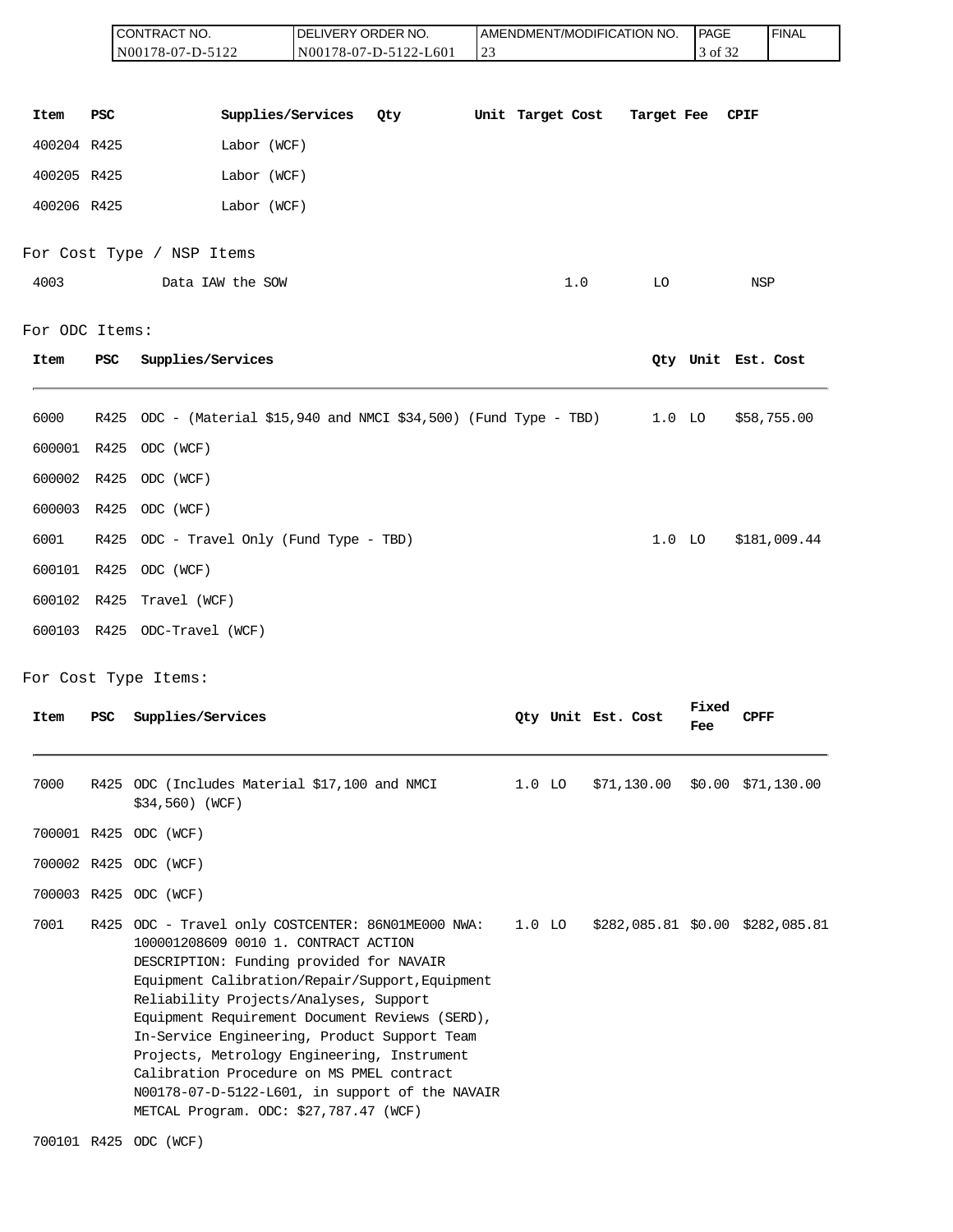| <b>ICONTRACT</b><br>" NO. | <b>IDELIVERY ORDER NO.</b> | AMENDMENT/MODIFICATION NO. | PAGE  | <b>FINAL</b> |
|---------------------------|----------------------------|----------------------------|-------|--------------|
| N00178-07-D-5122          | N00178-07-D-5122-L601      | ت سے                       | '4 of |              |

| Item | PSC | Supplies/Services     | Qty Unit Est. Cost |  | Fixed<br>Fee | <b>CPFF</b> |
|------|-----|-----------------------|--------------------|--|--------------|-------------|
|      |     | 700102 R425 ODC (WCF) |                    |  |              |             |
|      |     | 700103 R425 ODC (WCF) |                    |  |              |             |
|      |     | 700104 R425 ODC (WCF) |                    |  |              |             |
|      |     | 700105 R425 ODC (WCF) |                    |  |              |             |
|      |     | 700106 R425 ODC (WCF) |                    |  |              |             |

## **CLAUSES INCORPORTED IN FULL TEXT:**

#### **HQ B-2-0004 EXPEDITING CONTRACT CLOSEOUT (NAVSEA) (DEC 1995)**

(a) As part of the negotiated fixed price or total estimated amount of this contract, both the Government and the Contractor have agreed to waive any entitlement that otherwise might accrue to either party in any residual dollar amount of \$500 or less at the time of final contract closeout. The term "residual dollar amount" shall include all money that would otherwise be owed to either party at the end of the contract, except that, amounts connected in any way with taxation, allegations of fraud and/or antitrust violations shall be excluded. For purposes of determining residual dollar amounts, offsets of money owed by one party against money that would otherwise be paid by that party may be considered to the extent permitted by law. (b) This agreement to waive entitlement to residual dollar amounts has been considered by both parties. It is agreed that the administrative costs for either party associated with collecting such small dollar amounts could exceed the amount to be recovered.

## **HQ B-2-0007 - LIMITATION OF COST OR LIMITATION OF FUNDS LANGUAGE**

The clause entitled "LIMITATION OF COST" (FAR 52.232-20) or "LIMITATION OF FUNDS" (FAR 52.232-22), as appropriate, shall apply separately and independently to each separately identified estimated cost.

#### **HQ-B-2-0010 NOTE (OPTION)**

Option item to which the option clause in SECTION I-2 applies and which is to be supplied only if and to the extent said option is exercised.

#### **HQ B-2-0015 PAYMENTS OF FEE(S) (LEVEL OF EFFORT) (NAVSEA) (MAY 1993)**

(a) For purposes of this contract, "fee" means "target fee" in cost-plus-incentive-fee type contracts, "base fee" in cost-plus-award-fee type contracts, or "fixed fee" in cost-plus-fixed fee type contracts for level of effort type contracts.

(b) The Government shall make payments to the Contractor, subject to and in accordance with the clause in this contract entitled "FIXED FEE" (FAR 52.216-8) or "INCENTIVE FEE", (FAR 52.216-10), as applicable. Such payments shall be equal to percent ( $\%$ ) of the allowable cost of each invoice submitted by and payable to the Contractor pursuant to the clause of this contract entitled "ALLOWABLE COST AND PAYMENT" (FAR 52.216-7), subject to the withholding terms and conditions of the "FIXED FEE" or "INCENTIVE FEE" clause, as applicable (percentage of fee is based on fee dollars divided by estimated cost dollars, including facilities capital cost of money). Total fee(s) paid to the Contractor shall not exceed the fee amount(s) set forth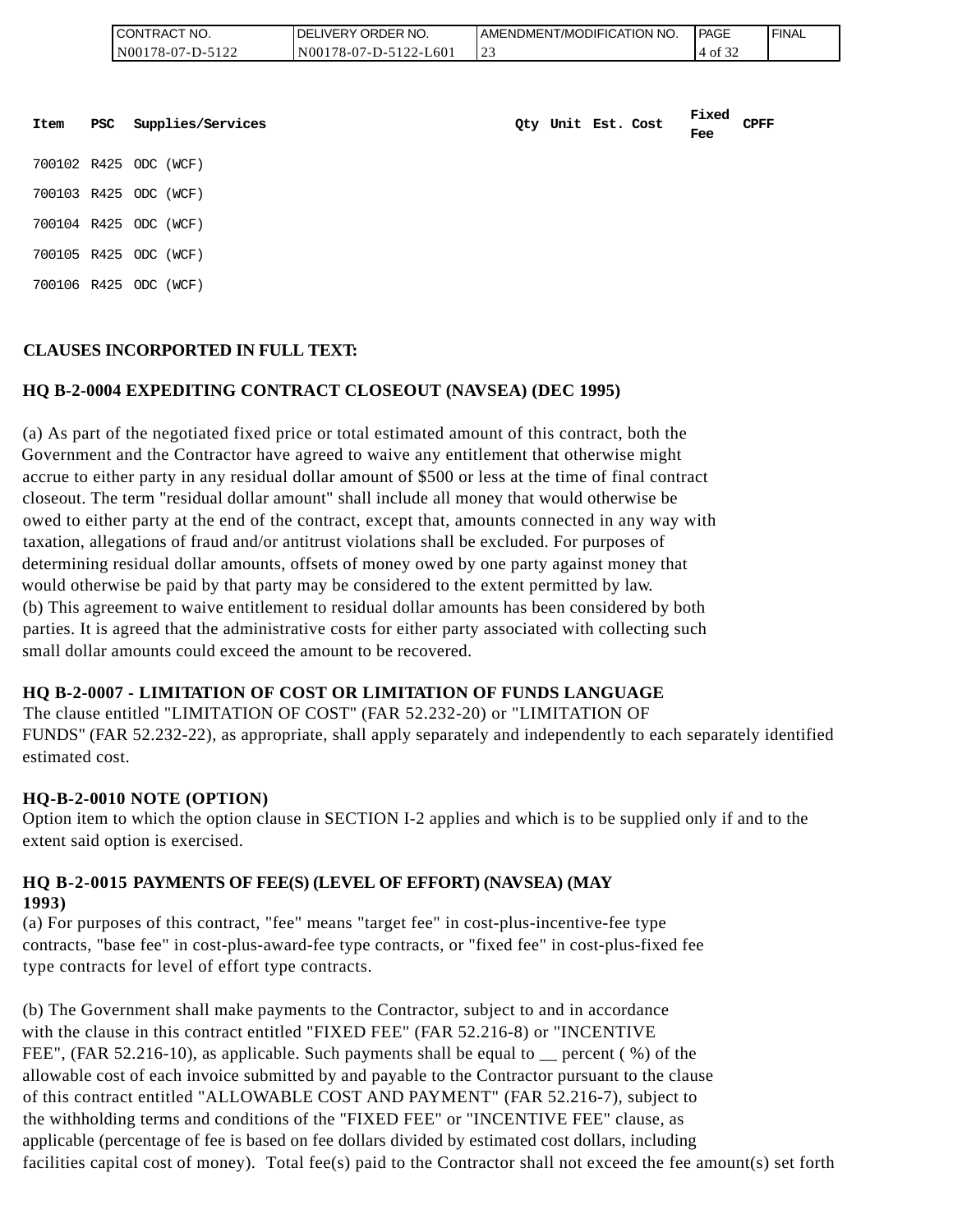| I CONTRACT NO.   | DELIVERY ORDER NO.    | I AMENDMENT/MODIFICATION NO. | <b>I PAGE</b> | ' FINAL |
|------------------|-----------------------|------------------------------|---------------|---------|
| N00178-07-D-5122 | N00178-07-D-5122-L601 |                              | 5 of 3∠       |         |

in this contract.

(c) The fee(s) specified in SECTION B, and payment thereof, is subject to adjustment pursuant to paragraph (g) of the special contract requirement entitled "LEVEL OF EFFORT." If the fee(s) is reduced and the reduced fee(s) is less than the sum of all fee payments made to the Contractor under this contract, the Contractor shall repay the excess amount to the Government. If the final adjusted fee exceeds all fee payments made to the contractor under this contract, the Contractor shall be paid the additional amount, subject to the availability of funds. In no event shall the Government be required to pay the Contractor any amount in excess of the funds obligated under this contract at the time of the discontinuance of work. CONTRACT NO.<br>
In this contract.<br>
(c) The fee(s) specified in SECT<br>
to paragraph (g) of the special c<br>
is reduced and the reduced fee(s<br>
is reduced and the reduced fee(s<br>
adjusted fee exceeds all fee pay<br>
shall be paid the

(d) Fee(s) withheld pursuant to the terms and conditions of this contract shall not be paid until the contract has been modified to reduce the fee(s) in accordance with the "LEVEL OF EFFORT" special contract requirement, or until the Procuring Contracting Officer has advised the paying office in writing that no fee adjustment is required.

## **HQ B-2-0020 TRAVEL COSTS - ALTERNATE I (NAVSEA) (DEC 2005) (Applicable to CLINs 3001, 6001 and 7001)**

(a) Except as otherwise provided herein, the contractor shall be reimbursed for its reasonable actual travel costs in accordance with FAR 31.205-46. The costs to be reimbursed shall be those costs accepted by the cognizant DCAA.

(b) Reimbursable travel costs include only that travel performed from the Contractor's facility to the worksite, in and around the worksite, and from the worksite to the Contractor's facility.

(c) Relocation costs and travel costs incident to relocation are allowable to the extent provided in FAR 31.205-35; however, Contracting Officer approval shall be required prior to incurring relocation expenses and travel costs incident to relocation.

(d) The Contractor shall not be reimbursed for the following daily local travel costs:

(i) travel at U.S. Military Installations where Government transportation is available,

(ii) travel performed for personal convenience/errands, including commuting to and from work.

(iii) travel costs incurred in the replacement of personnel when such replacement is accomplished for the contractor's or employee's convenience.

#### **HQ B-2-0021 - CONTRACT SUMMARY FOR PAYMENT OFFICE (COST TYPE) (FEB 1997)**

The entire contract is Cost Type. CLINs 1000, 4000 and 4002 are Cost Plus Incentive Fee.

CLINs 3000, 3001, 6001, 6002, 7000 and 7001 Other than Direct Cost (ODC) (Fee is not authorized)

Note: Upon award, the successful Offeror's proposed Maximum Incentive Fee percentage, if less than the solicitation stated thresholds, will be incorporated in the below clause and in FAR 52.216-10, Incentive Fee in Section I. Offeror shall fill the below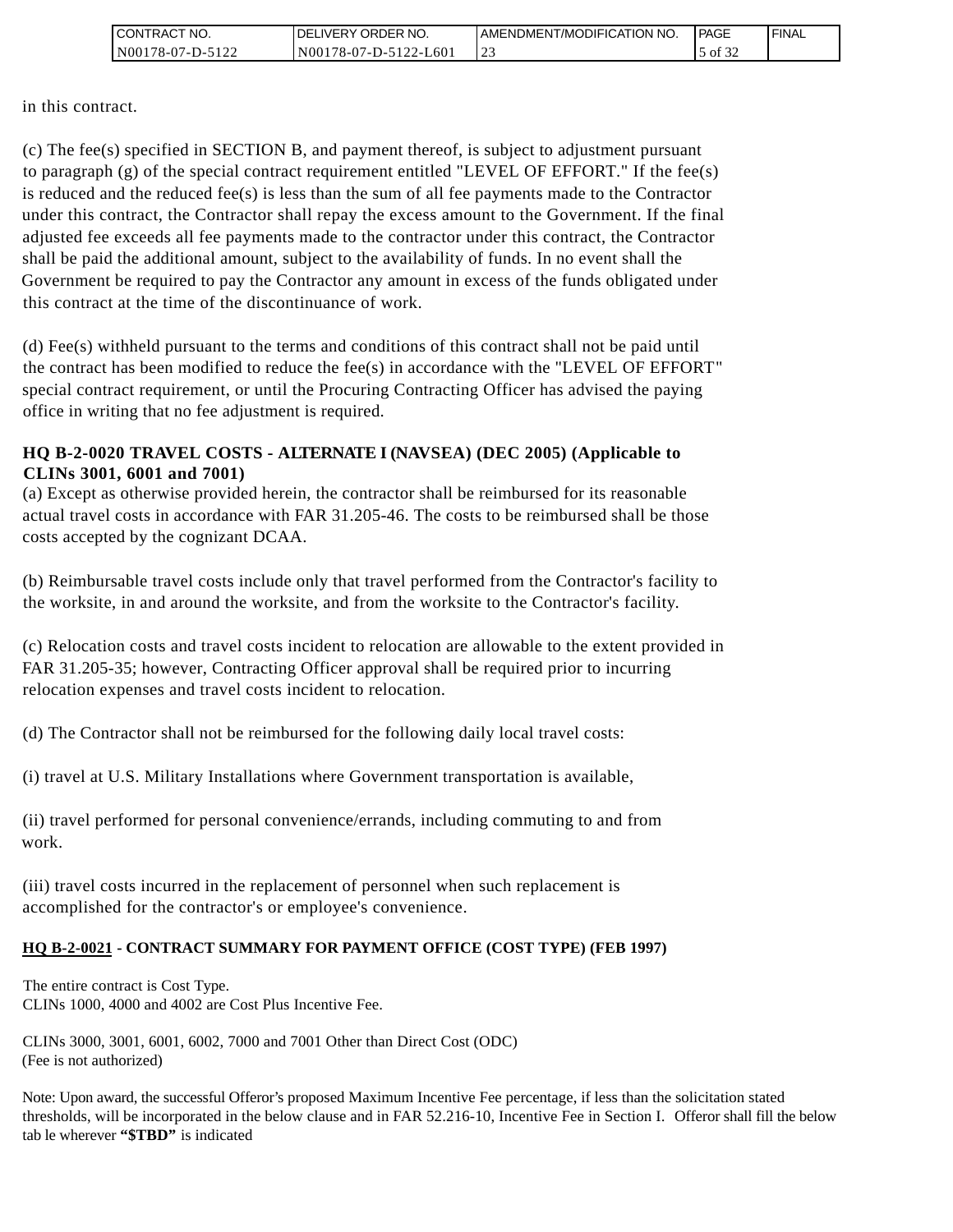| I CONTRACT NO.   | I DELIVERY ORDER NO.  | I AMENDMENT/MODIFICATION NO. | <b>I PAGE</b>            | ' FINAL |
|------------------|-----------------------|------------------------------|--------------------------|---------|
| N00178-07-D-5122 | N00178-07-D-5122-L601 | <u>_</u>                     | $\mathcal{L}$<br>6 of 32 |         |

The first incentive fee calculation will be at the end of the first year of the task order.

The minimum fee shall be no less than one percent (1%). The target fee shall be five percent (5%). The maximum fee shall be eight percent (8%).

| <b>CLINS</b>   | <b>LABOR HOURS</b> | <b>TARGET COST</b> | TARGET FEE (5.0%) | <b>TOTAL TARGET</b> |
|----------------|--------------------|--------------------|-------------------|---------------------|
|                |                    |                    |                   | <b>COST/FEE</b>     |
|                |                    |                    |                   | <b>AMOUNT</b>       |
|                |                    |                    |                   |                     |
| 1000           | 59,044             | \$2,713,168.51     |                   | \$2,837,178.40      |
| <b>RATE/HR</b> | <b>BLANK</b>       | \$45.95            |                   | <b>BLANK</b>        |
|                |                    |                    |                   |                     |
| 4000           | 61,844             | \$2,866,298.25     |                   | \$2,996,610.41      |
| <b>RATE/HR</b> | <b>BLANK</b>       | \$46.35            |                   | <b>BLANK</b>        |
|                |                    |                    |                   |                     |
| 4002           | 69,044             | \$3,379,933.48     |                   | \$3,535,817.78      |
| <b>RATE/HR</b> | <b>BLANK</b>       | \$48.95            |                   | <b>BLANK</b>        |
|                |                    |                    |                   |                     |

- 1. The final CPIF target cost for CLIN 1000 and (if Options are exercised), Option CLINs 4000 and 4002 (shall be determined by multiplying the allowable hours worked, including subcontractor hours, under the CLIN by the rate/hour in the target cost column including cost of money in the preceding table.
- 2. The final CPIF target fee for CLIN 1000 and (if Options are exercised), Option CLINs 4000 and 4002 shall be determined by multiplying the allowable hours worked, including subcontractor hours, under the CLIN by the rate/hour in the target cost column including cost of money in the preceding table.
- 3. The share ratio for the CPIF portion of the fee structure is 70/30 (70% Government and 30% Contractor) for both under runs and over runs. The fee earned under the CPIF portion of the fee structure will be based on the total allowable cost incurred by the contractor in comparison to the final target cost for each of the aforementioned labor CLINs. See the Incentive Fee clause FAR 52.216-10) in Section I of this Task Order for information on how the target cost and target fee are determined and how the fee is calculated.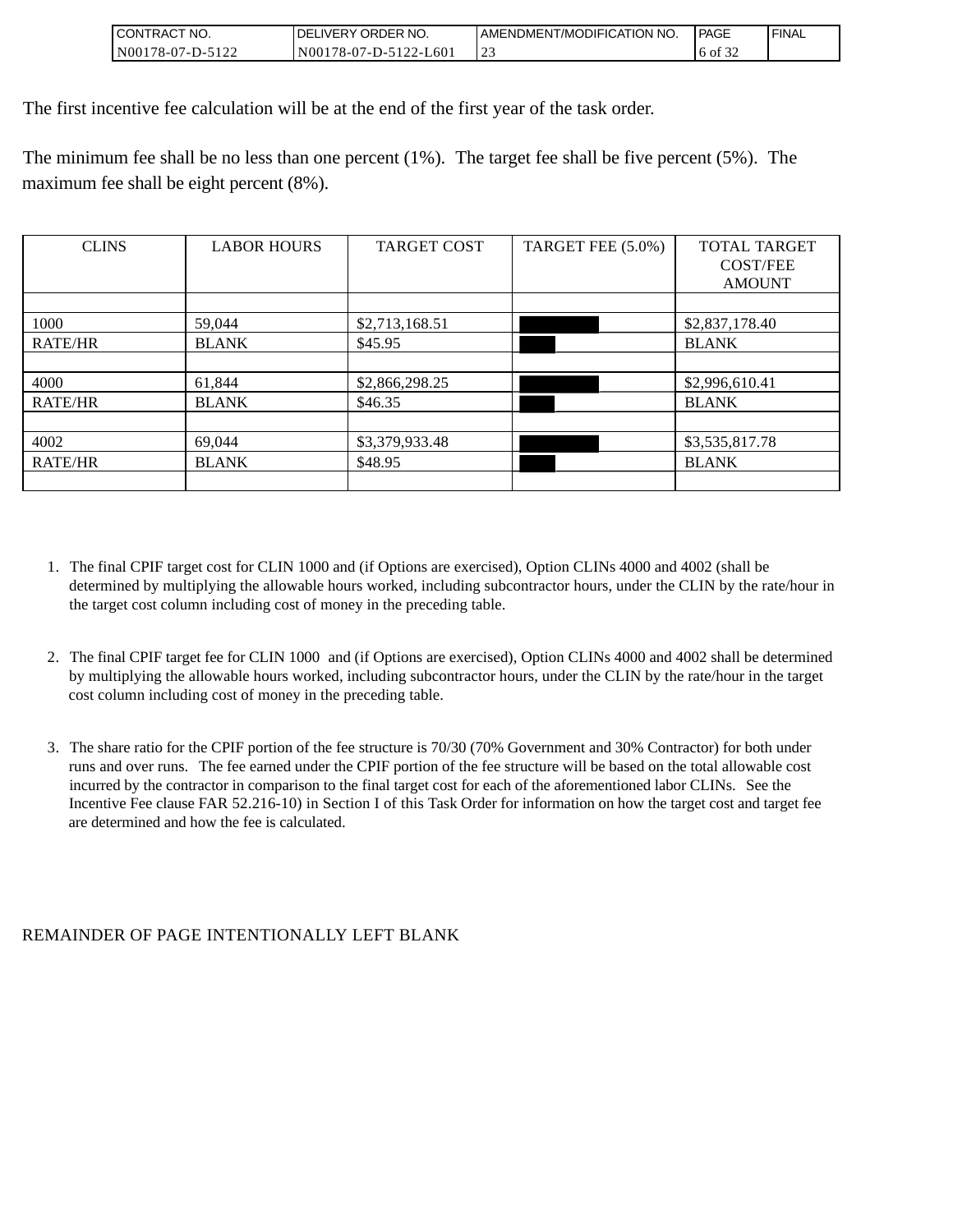| I CONTRACT NO.   | DELIVERY ORDER NO.    | AMENDMENT/MODIFICATION NO. | <b>PAGE</b>         | 'FINAL |
|------------------|-----------------------|----------------------------|---------------------|--------|
| N00178-07-D-5122 | N00178-07-D-5122-L601 |                            | $\mathcal{L}$<br>0t |        |

## **SECTION C DESCRIPTIONS AND SPECIFICATIONS**

#### **SECTION C DESCRIPTIONS AND SPECIFICATIONS**

#### **PERFORMANCE WORK STATEMENT**

#### **1.0 INTRODUCTION**

The purpose of this contract is to procure Precision Measurement Equipment Laboratories (PMELs) support services for Naval Surface Warfare Center (NSWC), Corona Division's Measurement Science Department (MSD) in support of Metrology, Test, and Monitoring Systems Assessment supporting the NAVAIR Metrology and Calibration (METCAL) Program. MSD serves as the United States Navy's Metrology and Calibration (METCAL) Program's primary technical agent. It provides METCAL technical support for the Systems Command METCAL program managers. It supports the planning, budgeting, and administering of funds for the calibration of naval aviation SE/TAMS. It supports the identification and monitoring of naval aviation fleet calibration support requirements/workload. It manages and provides technical oversight for the Naval Calibration Laboratories (NCLs) under NAVAIR METCAL administrative cognizance. **EXERCIST CONTRACT NOTE IN THE CONTRACT CONTRACT IN THE CONTRACT NOTE (NOTE)**<br> **NOTE/ACTION C DESCRIPTIONS AND SPECIFICATIONS**<br> **SECTION C DESCRIPTIONS AND SPECIFICATIONS**<br>
SECTION C DESCRIPTIONS AND SPECIFICATIONS<br> **EXECU** 

#### **2.0 BACKGROUND**

NSWC Corona has historically contracted for the services contained in this Performance Work Statement. The services described below were previously obtained within a competitive based engineering/technical support contract vehicle.

#### **3.0 SCOPE**

The scope of this effort entails engineering technical support to the PMELS administered by the NAVAIR METCAL Program in areas that are not supportable by organic means. Technical expertise is required in the areas of: training, logistics field and system support, depot/intermediate level calibration, calibration systems support, data products and associated user guides, training material/manuals, OJT and formal training. The Contractor shall provide technical support services to the NSWC Corona as follows**.**

#### **4.0 APPLICABLE DIRECTIVES**

Federal Standards: The contractor is required to adhere to all applicable standards and guidelines when applicable. In the absence of named standards, Department of the Navy (DON) standards, applicable Federal Information Processing Standards (FIPS), and broadly accepted professional standards shall prevail as related to the associated industries within the task identified in Section 5.0. 4.1.1 OPNAV Instruction 5510.60M Security Regulations for Offices Under the Cognizance Of the Chief of Naval Operations 4.1.2 OPNAV 5300.23 Occupational Safety & Health Administration (OSHA) 4.1.3 OPNAVINST 5090.1C Navy Environmental and Natural Resources Program Manual 4.1.4 Executive Order 13423 Strengthening Federal Environmental, Energy, and Transportation Management.4.1.5 SECNAV M-5510.30 Navy Security Regulations 4.1.6 NSWCCORDIVINST 3070.1 Operations Security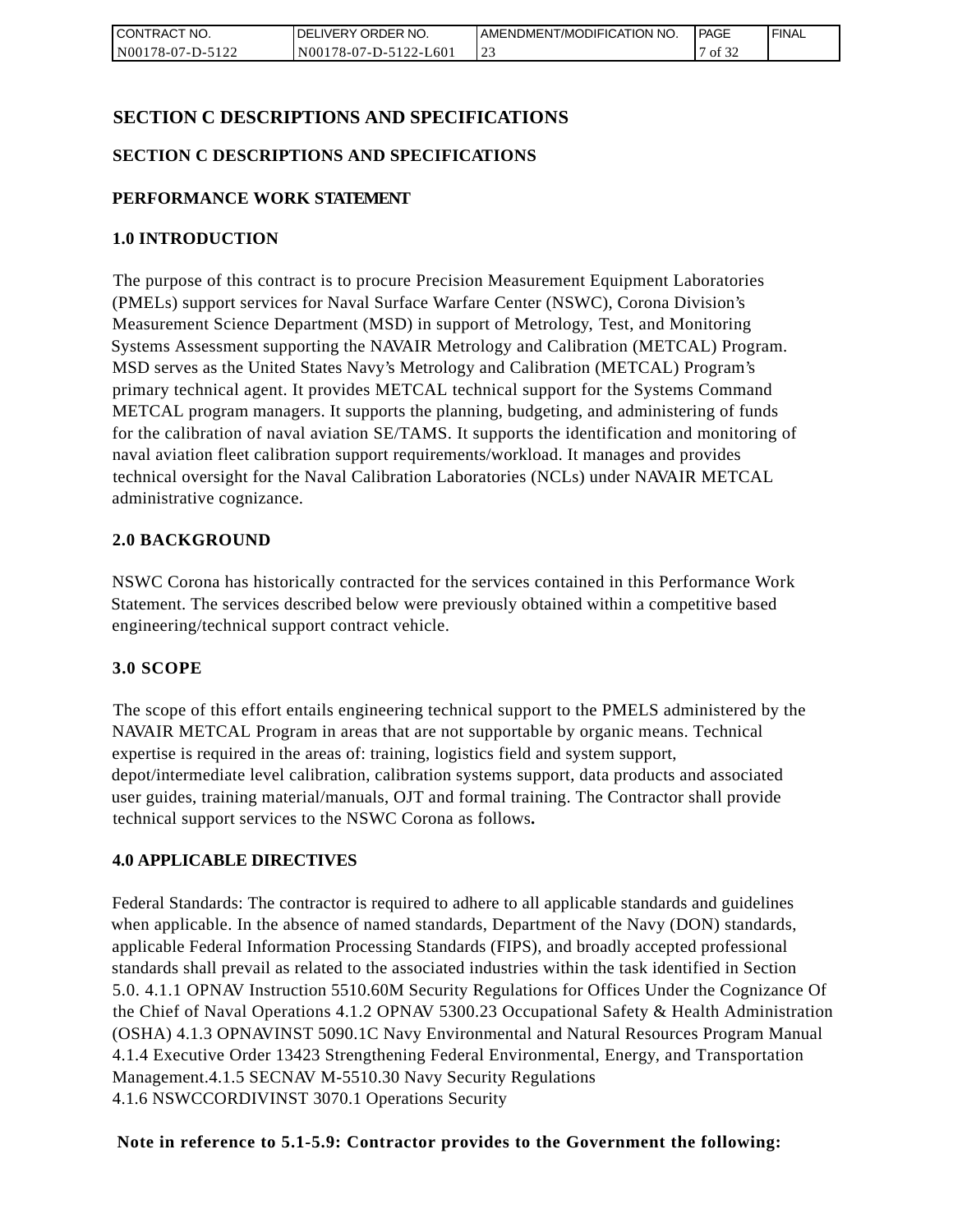| CONTRACT NO.     | <b>IDELIVERY ORDER NO.</b> | AMENDMENT/MODIFICATION NO. | PAGE         | ' FINAL |
|------------------|----------------------------|----------------------------|--------------|---------|
| N00178-07-D-5122 | N00178-07-D-5122-L601      |                            | $\int$ of 32 |         |

#### **5.0 PERORMANCE REQUIREMENTS**

#### **5.1 Program Management**

The contractor support shall include, but not be limited to, the following types of services:

- Acts as the overall lead, manager and administrator for the contractor.
- Serves as the primary interface and point of contact with Government program authoritiesand representatives on technical and program/project issues.
- Supervises contractor personnel program/project operations by developing procedures, planning and directing execution of the technical, programming, maintenance andadministrative support effort and monitoring and reporting progress.
- Manages acquisition and employment of program/project resources and controls financial and administrative aspects of the program/project with respect to contract requirements stated herein.
- Draft, analyze, integrate and provide recommendations for policy documentation in accordance with Government, Department of Defense (DoD), Navy, NAVAIR regulations and all applicable laws and policies.
- Provide support with planning, coordination of events, management support, program/project management, risk management, mitigation plans, and integration objectives.
- Review, analyze and provide recommendations for improving program efficiencies and processes
- Provide support to Navy METCAL Group Steering meetings, Program Offsite meetings, Product Support Team (PST) meetings, Program Management Reviews (PMR's), working groups and other program wide meetings.
- Provide all necessary technical and support services for the PMELS administered by the NAVAIR METCAL Program. This includes, but not limited to, Business Process definition and improvements, Business Process Reengineering, project resource analysis, personnel and organizational productivity recommendations, and liaison with NAVAIR Systems Command and NAVAIR METCAL PST point of contacts. ESTANDA (THE STANDA (THE STANDA (THE STANDA) (SOMETHING) (SOMETHING) data.<br>
The contrast of the system of the system of TWPAM (Task Work Planning) data.<br>
The contrast with monitoring and updating of TWPAM (Task Work Planni

#### **5.2 Laboratory Operation Planning**

The contractor support shall include, but not be limited to, the following types of services:

- Interface with NAVAIR METCAL Program Office to ensure laboratory personnel have access to resources such as administrative, technical, publications, information technology, personnel management, tools, transportation, safety equipment, and HAZMAT.
- Monitor, record, and report facilities' compliance with all NAVAIR METCAL Program policies and procedures, including safety rules and regulations.
- Monitor and recommend changes to processes in the production/administration environment.
- Prepare and present regular reports on workload production.
- Research, prepare, and review annual customers' workload hours for accuracy.
- Review and recommends for approval new and revised Standard Operating Procedures (SOP's) and other laboratory documents.
- Monitor and support the training and evaluation of employees to ensure that documentation is complete and accurate.
- Provide justification for new reference calibration standards required for performance of calibration duties..
- Assists in ensuring laboratory production goals are established and met.
-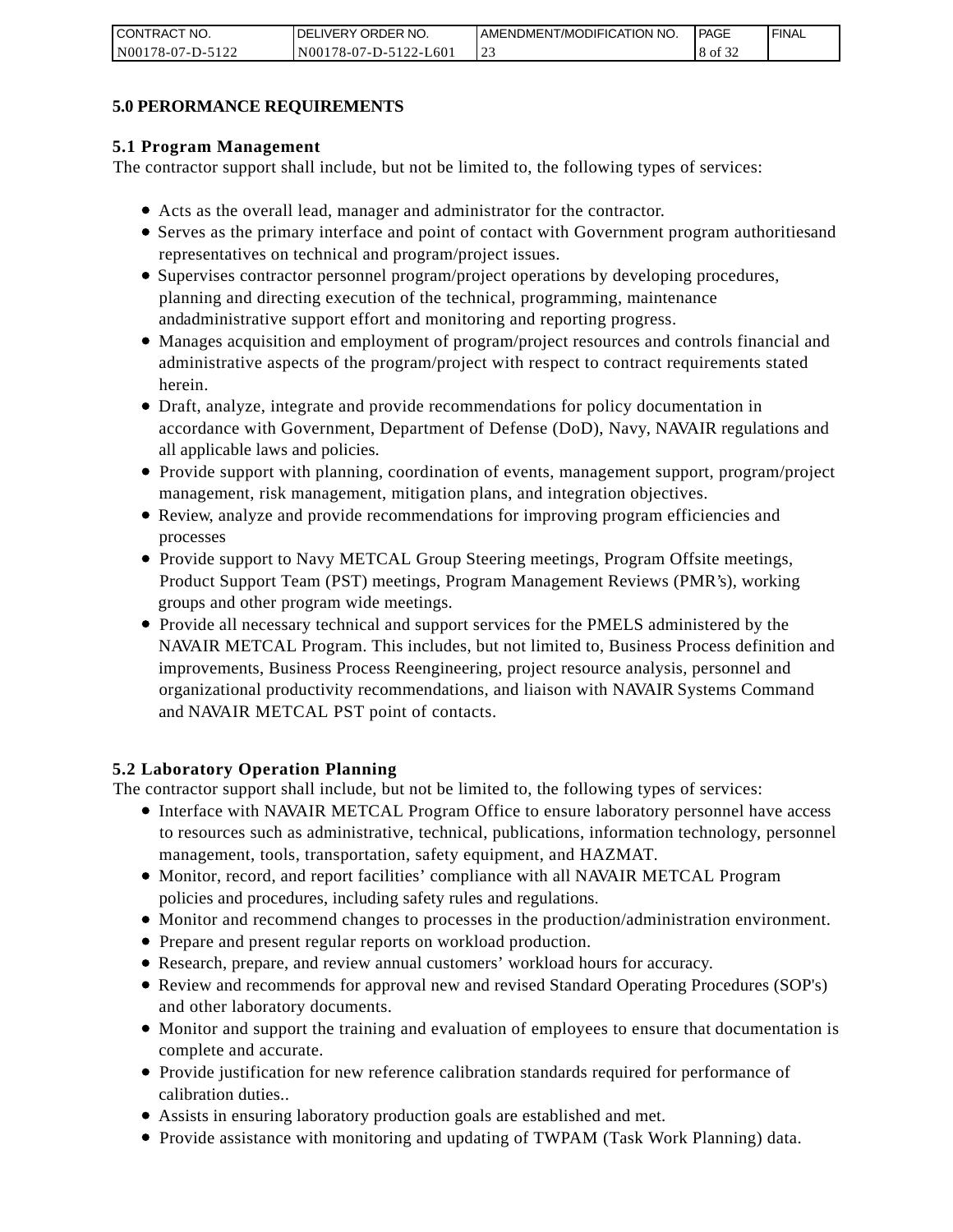| I CONTRACT NO.   | <b>IDELIVERY ORDER NO.</b>    | AMENDMENT/MODIFICATION NO. | PAGE         | 'FINAL |
|------------------|-------------------------------|----------------------------|--------------|--------|
| N00178-07-D-5122 | $178-07-D-5122-L601$<br>N0017 |                            | $19$ of $32$ |        |

#### **5.3 Laboratory Operation Management Support**

The contractor support shall include but not be limited to:

- Direct, conduct, and evaluate training to maintain metrology calibration proficiency of assigned measurement areas.
- Interface and coordinate with technical experts and calibration personnel to resolve technical problems as required for new measurement techniques.
- Provide daily tasking, guidance, and assistance to all assigned Contractor laboratory personnel.
- Ensure daily calibration, repair, and preventative maintenance actions are properly logged into the applicable databases and that required reports are generated for laboratory operations, customers, and SYSCOM METCAL Program Office.
- Ensure all required supply actions are processed in the most expedient manner and that periodic follow up actions are initiated on late or unacceptable delivery dates.
- Provide customer interface to appropriate SYSCOM METCAL customers.
- Interface with SYSCOM METCAL Program Office on matters requiring their assistance or direction such as: providing required reference calibration standards and equipment, new or revised calibration procedures, support of newly identified customers, data logging and reporting requirements.

#### **5.4 Laboratory Logistics Support**

The contractor support shall include but not be limited to:

- Schedule equipment into the laboratory for calibration and repair using the MEASURE and direct interface with customer activities to determine their needs and priorities.
- Monitor equipment while in the laboratory to ensure proper priority is given to individual items; documentation is correctly and expeditiously inputted into the management and recall system.
- Order replacement parts or pieces through the Navy Supply system or local purchase system, as appropriate.
- Initiate follow-up action on required material and coordinate with local supply as necessary.
- Perform duties as the laboratory coordinator for HAZMAT usage
- Assist with pick-up and delivery of customer equipment as required by laboratory management.

#### **5.5 Laboratory Data Products Support**

The contractor support shall include but not be limited to:

- Maintain laboratory technical data library.
- Monitor and submit calibration problem reports.
- Monitor and submit technical publications deficiency reports.

#### **5.6 Laboratory Calibration Training Support**

The contractor support shall include, but not be limited to, the following:

- Provide On-site depot/intermediate laboratory training of calibration technicians and training manuals.
- Directs, conducts and evaluates training requirements for metrology calibration proficiencyfor assigned equipment.
- Perform development of training user guides and detail documents.
- Provides in-depth technical advice in all metrology calibration disciplines.
- Develop, implement and maintain an OJT program for laboratory personnel.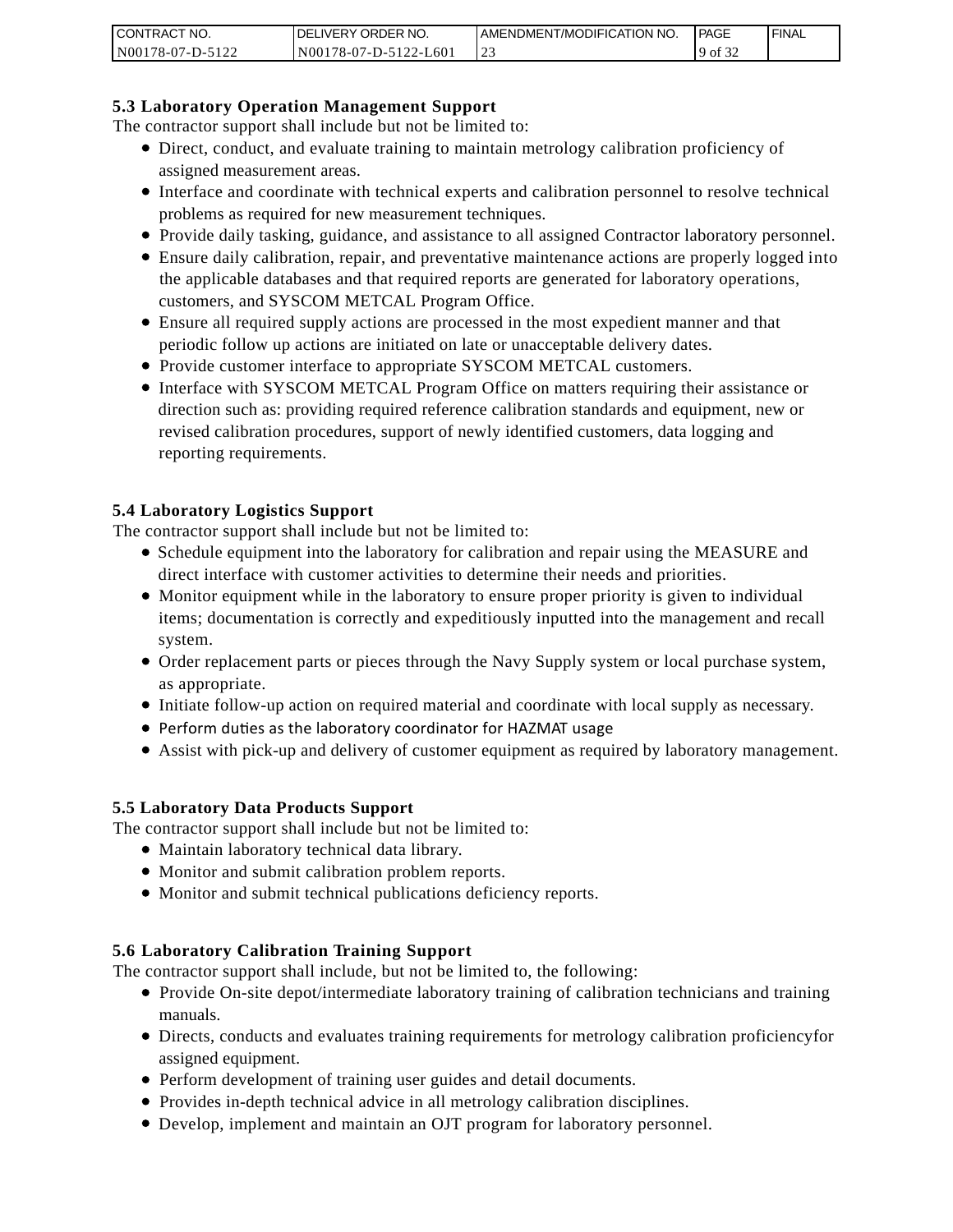| <b>CONTRACT</b><br>CT NO. | `NO.<br>' ORDER<br><b>DELIVERY</b>        | AMENDMENT/MODIFICATION NO. | l PAGE | ' FINAL |
|---------------------------|-------------------------------------------|----------------------------|--------|---------|
| N001<br>*78-07-D-J        | N001<br>L60<br>$78-07-D-512$ .<br>$7 - 1$ | ر _                        | 10 of  |         |

#### **5.7 Laboratory Calibration Support**

The contractor support shall include, but not be limited to, the following:

- Provide on-site calibration and repair services.
- Provides repair, calibration and modification of a wide variety of complex precision measurement equipment utilized by the Navy & Marine Corps activities and other laboratory customers.
- Provides technical and procedural advice and guidance to laboratory personnel and other Navy & Marine personnel concerning metrology related matters such as the repair, calibration and modification of precision measurement equipment.
- Provides advice for repair, calibration, and modification of the wide variety of complex precision measurement equipment utilized by the Navy & Marine activities
- Conducts liaison and coordinates with technical experts and calibration personnel to resolve technical problems as required for new measurement techniques.

## **5.8 Laboratory Quality Assurance Support**

The contractor support shall include, but not be limited to, the following:

- Perform Quality Assurance (QA) Representative procedures for On-sitedepot/intermediate laboratory calibration technician's workload.
- Provides detailed QA planning and oversight for selected Calibration facilities/efforts.
- Implements and monitors QA system for these sites and ensures the quality assurance system operates in an efficient and effective manner. Provide quality assurance program training for laboratory personnel including management, quality assurance representatives and collateral duty inspectors.

#### **5.9 Facility Operation and Maintenance Support**

The contractor support shall include, but not be limited to, the following:

- Assist in the execution of the NAVAIR METCAL strategic initiatives associated with establishment of calibration laboratories.
- Provide technical support participation in the Navy TAMS Executive Board with other DON, DOD, and government agencies to achieve maximum efficiency and utilization of laboratory performance.
- Contribute to strategic planning and identify initiatives when experience gained from participating in issue resolutions dictates.
- Review and update affected programmatic documentation and directives.
- Perform services to support program/project workshops and training programs. This shall include preparation of materials, plans, and schedules; logistics support; briefings and presentations for technical conferences and workshops.

#### **6.0 DELIVERABLES**

CDRL A001, Monthly Progress and Status Report CDRL A002, Monthly Financial Report CDRL A003, Contractor's Monthly Personnel Report CDRL A004, Trip Reports CONTRACT NO.<br> **7.0 GEV/FRV (2006)**<br> **7.0 GEV/FRV Calibration Support**<br> **7.6.7 Laboratory Calibration Support**<br> **The contractor support shall include, but not be later the contractor support shall include, but not be later**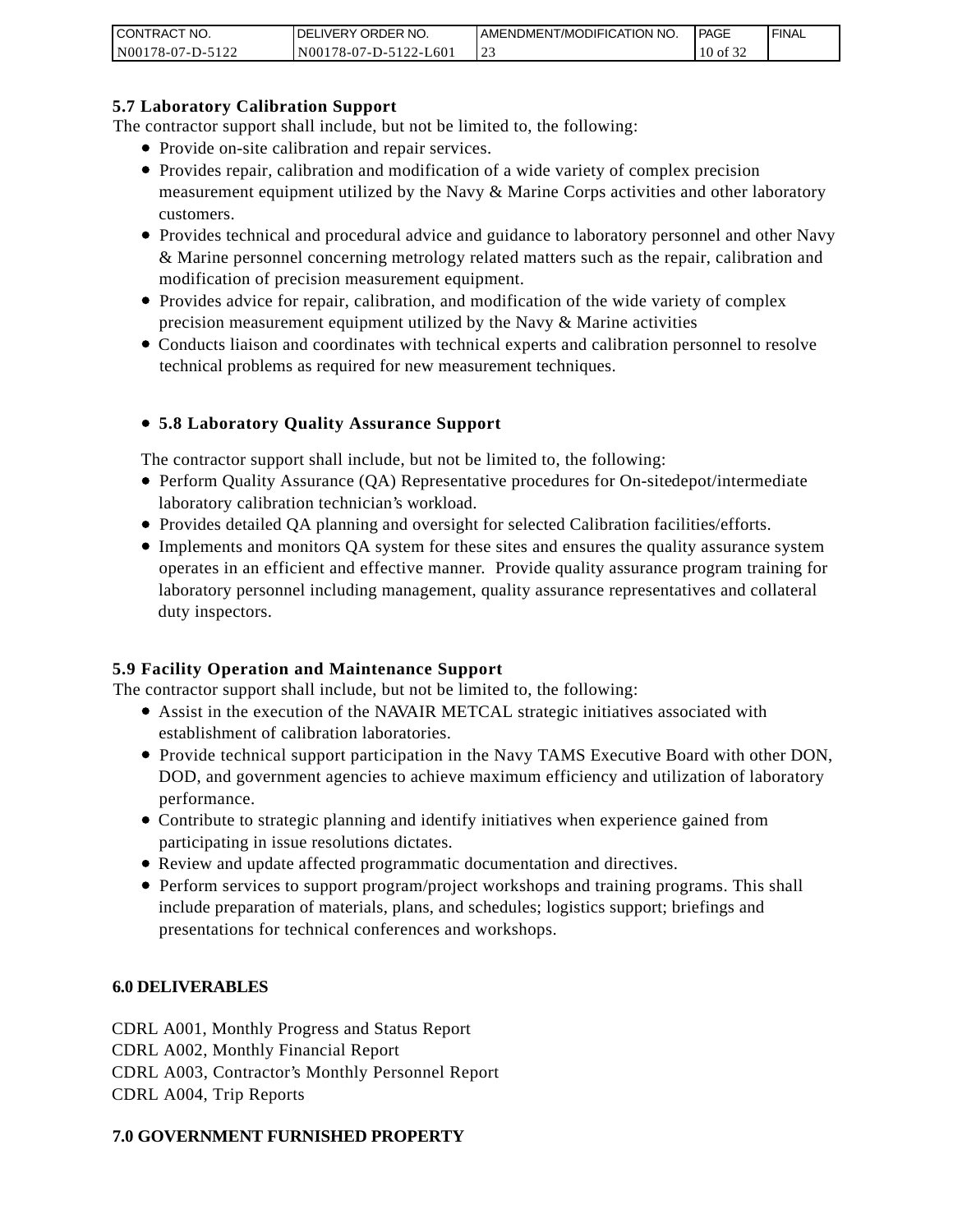| I CONTRACT NO.   | <b>IDELIVERY ORDER NO.</b>    | I AMENDMENT/MODIFICATION NO. | PAGE | ' FINAL |
|------------------|-------------------------------|------------------------------|------|---------|
| N00178-07-D-5122 | 78-07-D-5122-L601<br>$N001$ , | <u>.</u>                     | ΟĪ   |         |

## **7.1 Government Furnished Equipment (GFE)**

Equipment and Property. Government Furnished Equipment (GFE) will be provided to the contractor (Attachment 3). Replacement of current GFE or acquisition of new equipment will be evaluated on a case by case basis to determine whether it will be GFE or contractor furnished equipment (CFE) Maintenance. The contractor shall conduct a preventive maintenance program as approved for government furnished equipment. The program shall include written procedures for the test, repair, and calibration of each device, and the frequency at which maintenance checks will be made.

## **7.2 Government Furnished Information (GFI)**

Government Furnished Information contains a list of Government Furnished Information that will be provided to the contractor (Attachment 2). Instructions are provided in the attachment where applicable.

\*NOTE: After Award NAVAIR METPRO CDs shall be provided to all Labs on a monthly basis, which include:

NAVAIR 17-35-MTL-1 ON METPRO CD NAVAIR 17-35NCA-1 ON METPRO CD NAVAIR 17-35NCE-1 ON METPRO CD NAVAIR 17-35FR-06 ON METPRO CD

## **7.3 - Government Furnished Vehicles (GFV)**

Per FAR 52.244-2 " Interagency Fleet Management system Vehicles and Related Services," the contractor shall ensure GFV will be used to transport equipment for on-site calibration off station at New Orleans, LA only.

#### **52.251-2 -7.4 Personnel Requirements**

Reference Attachment 4 Staffing Plan supplied by Contractor with their proposal.

## **8.0 SECURITY**

DoD 5220.22-R, DoD Industrial Security Program DoD 5200.1-R, DoD Information Security Program DoD 5220.22-M, National Industrial Security Program Operating Manual DoD 5400.11-R, DoD Privacy Program Privacy Act of 1974 (As Amended) Directive-Type Memorandum (DTM) 08-003 SECNAV M-5510.36, DoN Information Security Program SECNAVINST 5211.5E, DoN PRIVACY PROGRAM CNICNOTE 5530 of 02 May, 2011 NSWCCORDIVINST M-5510.2, Information and Personnel Security Program NSWCCORDIVINST 5530.2, Physical Security Plan Security classifications of the work to be performed will be unclassified. NOTE: Foreign nationals may be submitted as candidates for unclassified positions.

8.1 Security Clearances and Investigations. All personnel shall obtain and maintain background investigations and clearances appropriate to support contract performance. Clearances shall be maintained for the duration of this procurement. Personnel unable to successfully obtain or maintain an appropriate investigation or necessary clearance will immediately, upon notification from Facility Security Officer (FSO), be expected to vacate the installation or performance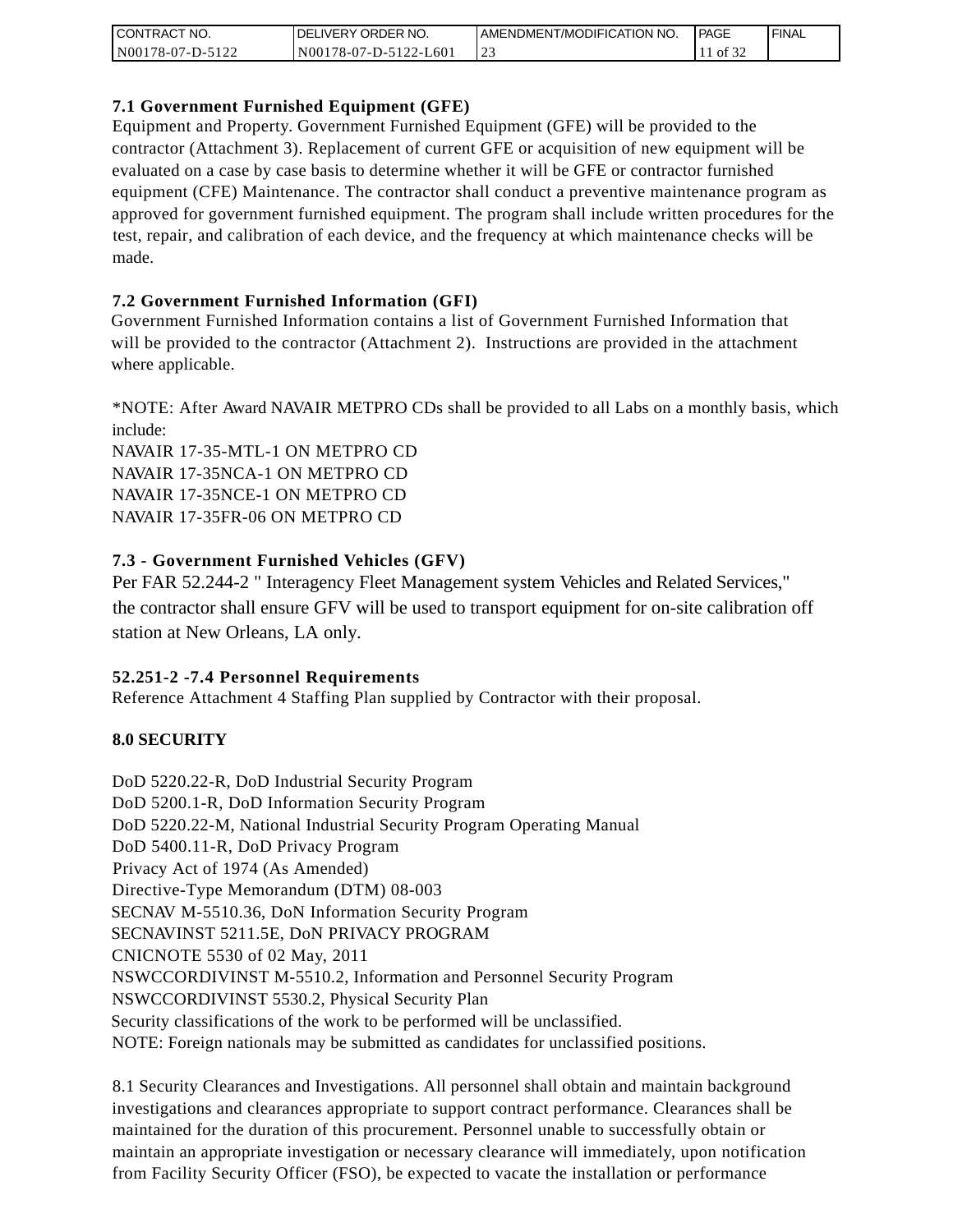| I CONTRACT NO.   | <b>IDELIVERY ORDER NO.</b> | AMENDMENT/MODIFICATION NO. | PAGE | ' FINAL |
|------------------|----------------------------|----------------------------|------|---------|
| N00178-07-D-5122 | N00178-07-D-5122-L601      |                            | ΟĪ   |         |

location. The department manager, COR and security office will also be notified of any such vacancy.

8.2 Clearance Lists. A list of personnel and their security clearances shall be delivered to the (NSWCCORDIV) security office COR no later than 20 business days following award and shall be updated with the monthly personnel listing deliverable and when personnel changes occur.

8.2.1 Personnel Lists. Contractor will provide government a personnel list on company letterhead signed by competent authority/manager of all (prime and sub) personnel performing on the contract. This list will also be reconciled and forwarded to the NSWCCORDIV security office as changes occur. A preferred template example not containing PII is available from the COR or security office.

8.3 Per FAR 52.244-2, the Contractor will immediately notify the Contracting Officer of any subcontracting.

8.4 General Security Compliance. Contractor personnel shall comply with all DoD, DoN, NAVSEA, NSWCCORDIV, and other performance location's security instructions, policies, procedures and guidance. These requirements apply both on and off Government property at NSWC Corona, remote sites or travel destinations, to include any established check-in / check-out procedures of personnel occupying Government facilities.

8.5 System Authorization Access Request (SAAR-N) The Contractor shall complete/sign Classified and Unclassified User Authorization Agreements as applicable, using OPNAV 5239/14 SAAR-N forms, and Privileged Access Agreements. Contractor personnel shall complete the DOD Annual Information Awareness training prior to being granted access to government IT systems and must indicate on the OPNAV 5239/14 SAAR-N, the IA training completion date. The Contractor shall submit a copy of their IA training certificates to the NSWCCORDIV COR

8.6 Training. Personnel will participate in Annual Security Refresher Brief, New Employee Security Brief, and Annual Counter-Intelligence Brief. FSO will be given initial orientation training either in person or electronically of installation concept of operations as relative to the contract.

8.7 Common Access Cards (CACs) . CAC issuance is at the discretion of the Government and will only be to personnel who meet at least one of the three following criteria:

(1) The individual requires both access to a DoD facility and logon access to DoD networks on site or remotely.

(2) The applicant requires remote access to DoD networks that use only the CAC logon for user authentication.

(3) The applicant requires frequent access to a DoD network to perform volunteer duties (volunteers only).

8.8 Government Facilities. Access to Government facilities is at the discretion of the Government. The Government reserves the right to rescind access at any time.

In each instance when employees no longer work for a company due to circumstances favorable or unfavorable, the FSO shall ensure the prompt return of the following materials:

#1 Government-owned keys to desks, offices, etc.

#2 CAC, except for CACs issued to retired military personnel and retired civil servants on that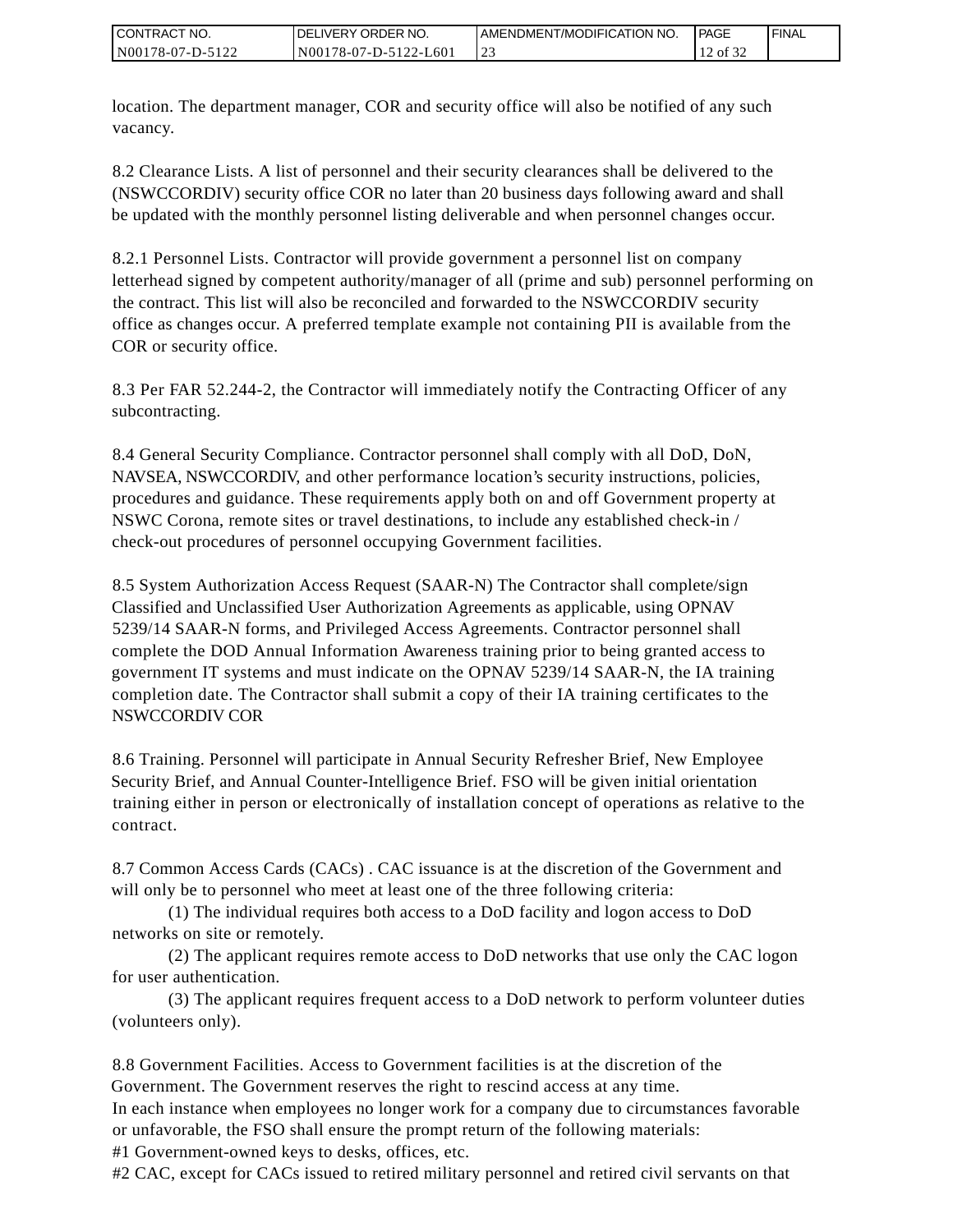| I CONTRACT NO.   | <b>IDELIVERY ORDER NO.</b> | AMENDMENT/MODIFICATION NO. | PAGE  | ' FINAL |
|------------------|----------------------------|----------------------------|-------|---------|
| N00178-07-D-5122 | N00178-07-D-5122-L601      | 123                        | of 32 |         |

basis.

#3 Base Passes, except for passes issued to retired military personnel and retired civil servants on that basis

#4 Base stickers for the employee's vehicle, except for stickers issued to retired military personnel and retired civil servants on that basis

#5 Government Furnished Equipment (GFE) and Government Furnished Information (GFI), with special attention to Information Technology (IT) equipment, Critical Information (CI), and Critical Program Information (CPI). In executing the provisions above, the contractor may collect the materials listed in that paragraph and return them to the custody of an appropriate Government employee or direct the contractor employee to surrender these items to the security office, whichever is appropriate to the circumstances.

8.9 Contractor personnel granted access to the NMCI network will be required to complete Navy Information Assurance (IA) or comparable training, at the Government's discretion, and complete and sign appropriate IA forms required to be granted continued access to Government information technology networks. All IA security concerns will be directed to the Information Assurance Manager.

#### **9.0 NAVY MARINE CORPS INTRANET (NMCI)**

The nature of this requirement requires the contractor to procure up to nine (9) NMCI seats reference ODC CLINs 3000, 6001 and 7000..

## **HQ C-1-0001 ITEM(S) - DATA REQUIREMENTS (NAVSEA) (SEP 1992)**

The data to be furnished hereunder shall be prepared in accordance with the Contract Data Requirements List, DD Form 1423, Exhibit(s) A, attached hereto.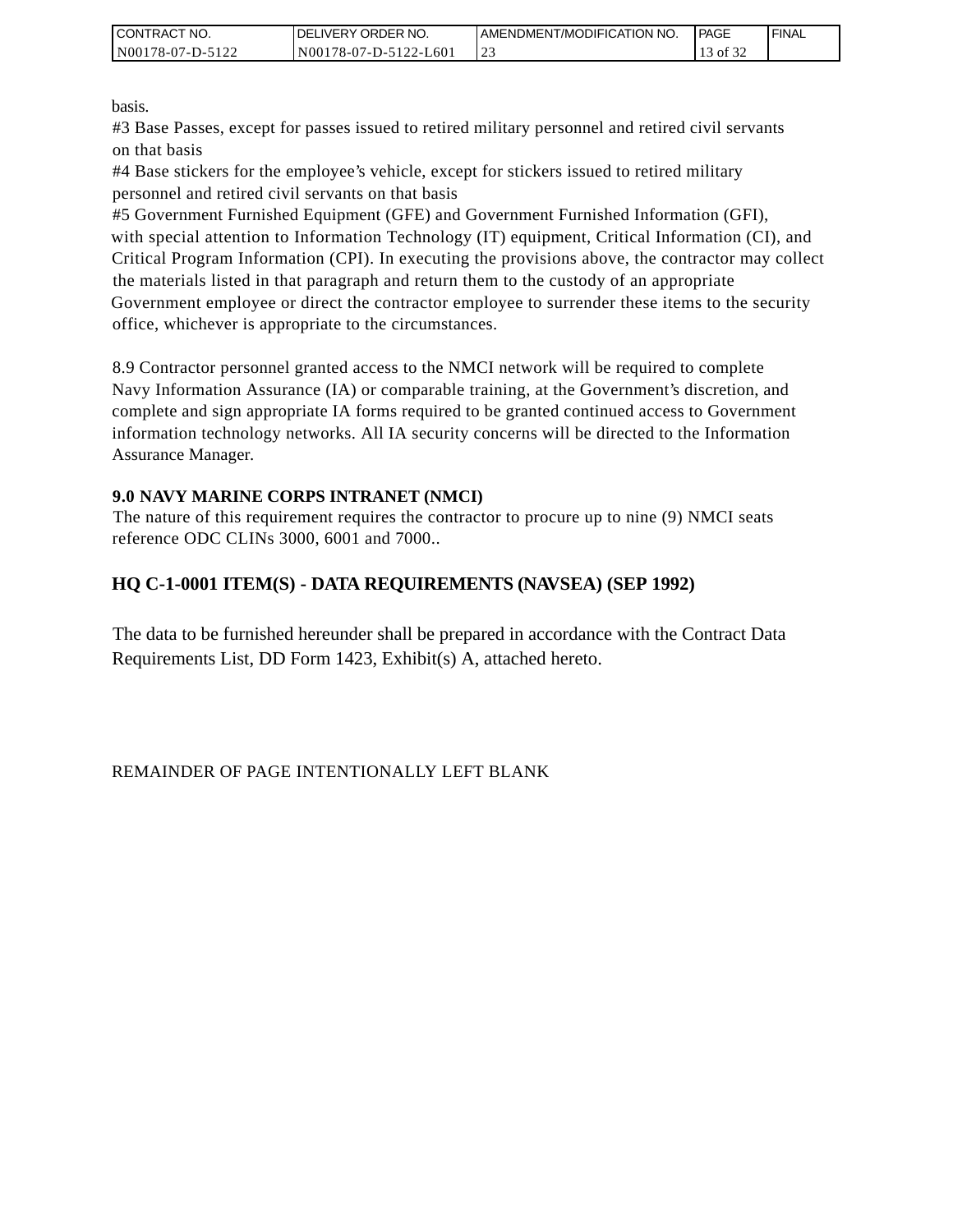| CONTRACT NO.     | I DELIVERY ORDER NO.  | AMENDMENT/MODIFICATION NO. | <b>IPAGE</b> | ' FINAL |
|------------------|-----------------------|----------------------------|--------------|---------|
| N00178-07-D-5122 | N00178-07-D-5122-L601 | ر_ ب                       | ΟĪ<br>14     |         |

## **SECTION D PACKAGING AND MARKING**

#### **SECTION D PACKAGING AND MARKING**

#### **HQ D-2-0008 MARKING OF REPORTS (NAVSEA) (SEP 1990)**

All reports delivered by the Contractor to the Government under this contract shall prominently show on the cover of the report:

(1) Name and business address of the Contractor

- (2) Contract number
- (3) Contract dollar amount
- (4) Whether the contract was competitively or non-competitively awarded

(5) Sponsor:

\_\_\_\_\_\_TBD\_\_\_\_\_\_\_\_\_\_\_\_\_\_\_\_\_\_\_\_\_ Name of Individual Sponsor

\_\_\_\_\_\_\_\_\_\_\_\_\_\_\_\_\_\_\_\_\_\_\_\_\_\_\_\_\_\_\_

\_\_\_\_\_\_\_\_\_\_\_\_\_\_\_\_\_\_\_\_\_\_\_\_\_\_\_\_\_\_\_

\_\_\_\_\_\_\_\_\_\_\_\_\_\_\_\_\_\_\_\_\_\_\_\_\_\_\_\_\_\_\_

Name of Requiring Activity

City and State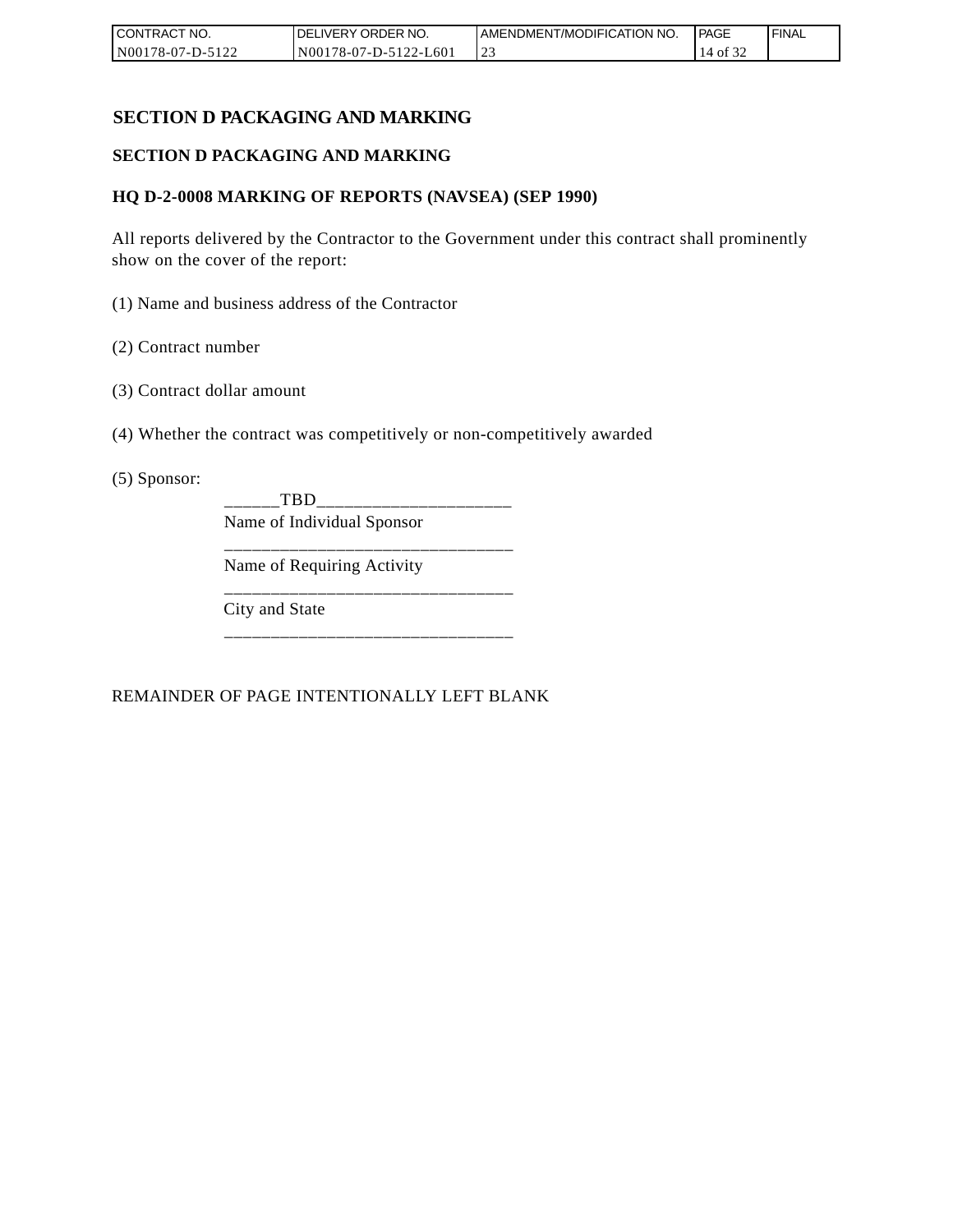| CONTRACT NO.     | DELIVERY ORDER NO.    | AMENDMENT/MODIFICATION NO. | PAGE | 'FINAL |
|------------------|-----------------------|----------------------------|------|--------|
| N00178-07-D-5122 | N00178-07-D-5122-L601 |                            | οt   |        |

## **SECTION E INSPECTION AND ACCEPTANCE**

#### **SECTION E INSPECTION AND ACCEPTANCE**

#### **CLAUSES INCORPORATED BY REFERENCE**

52.246-3 Inspection of Supplies – Cost-Reimbursement (MAY 2001) 52.246-5 Inspection of Services Cost-Reimbursement (APR 1984)

#### **CLAUSES INCORPORATED IN FULL TEXT**

#### **HQ E-1-0001 INSPECTION AND ACCEPTANCE LANGUAGE FOR DATA**

Inspection and acceptance of all data shall be as specified on the attached Contract Data Requirements List(s), DD Form 1423.

#### **PERFORMANCE BASED CONTRACT REVIEW AND ACCEPTANCE PROCEDURE**

(a) This is a performance-based contract as defined in FAR Part 37.6 (Performance Based Acquisition). Contractor's performance will be reviewed in accordance with the Quality Assurance Surveillance Plan provided in Attachment 1.

(b) The plan defines that this review and acceptance will become part of the annual Contractor Performance Assessment Reporting System (CPARS). The contractor may obtain more information regarding the CPARS process at the following internet site: http://cpars.navy.mil.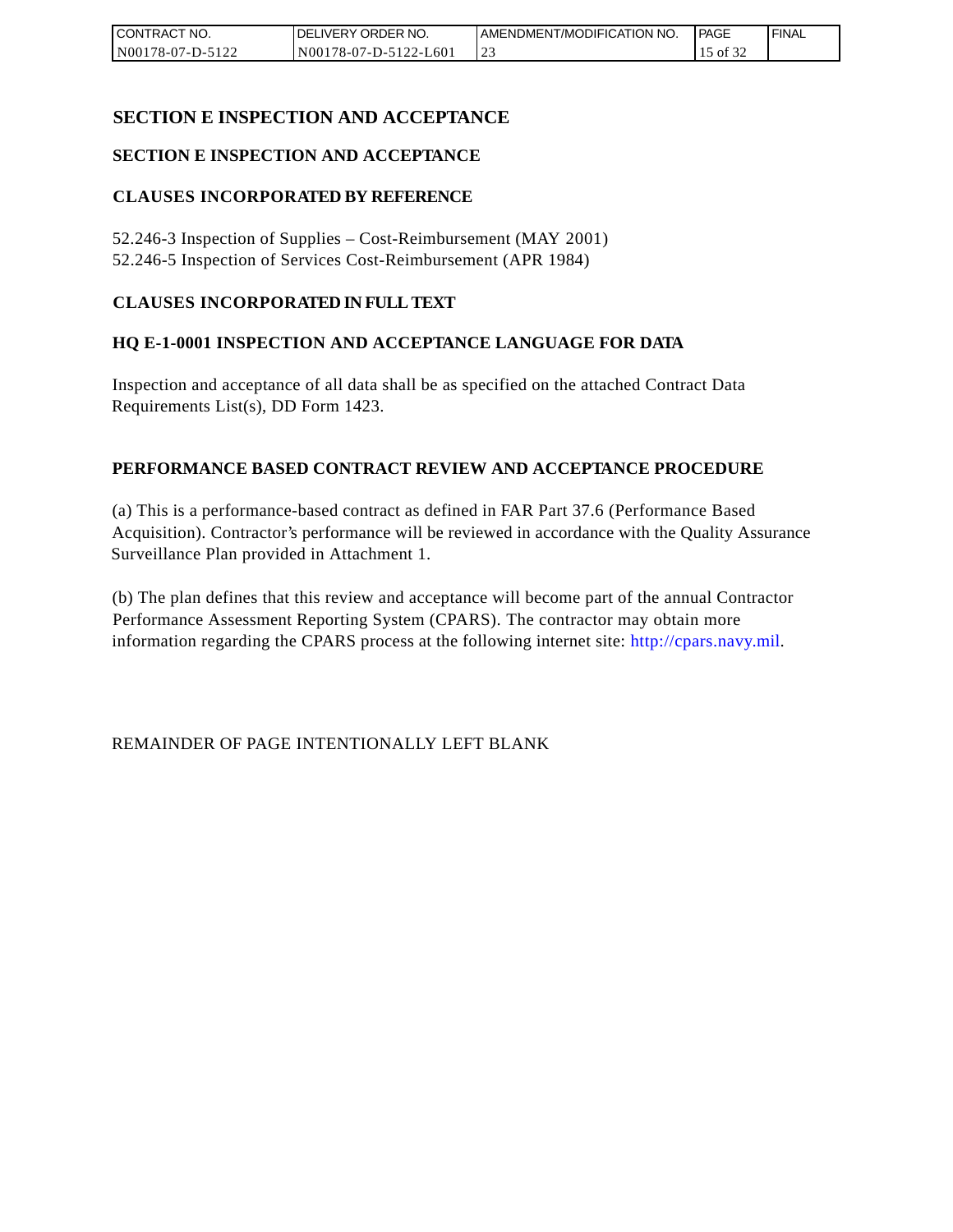| CONTRACT NO.     | <b>IDELIVERY ORDER NO.</b> | AMENDMENT/MODIFICATION NO. | l PAGE      | 'FINAL |
|------------------|----------------------------|----------------------------|-------------|--------|
| N00178-07-D-5122 | N00178-07-D-5122-L601      |                            | of 32<br>16 |        |

#### **SECTION F DELIVERABLES OR PERFORMANCE**

The periods of performance for the following Items are as follows:

| 1000 | $6/10/2013 - 6/9/2014$  |
|------|-------------------------|
| 3000 | $6/10/2013 - 6/9/2014$  |
| 3001 | $6/10/2013 - 6/9/2014$  |
| 4000 | $6/10/2014 - 6/9/2015$  |
| 4002 | $6/10/2015 - 12/9/2016$ |
| 6000 | $6/10/2014 - 6/9/2015$  |
| 6001 | $6/10/2014 - 6/9/2015$  |
| 7000 | $6/10/2015 - 12/9/2016$ |
| 7001 | $6/10/2015 - 12/9/2016$ |
|      |                         |

#### CLIN - DELIVERIES OR PERFORMANCE

The periods of performance for the following Items are as follows:

| 1000 | $6/10/2013 - 6/9/2014$  |
|------|-------------------------|
| 3000 | $6/10/2013 - 6/9/2014$  |
| 3001 | $6/10/2013 - 6/9/2014$  |
| 4000 | $6/10/2014 - 6/9/2015$  |
| 4002 | $6/10/2015 - 12/9/2016$ |
| 6000 | $6/10/2014 - 6/9/2015$  |
| 6001 | $6/10/2014 - 6/9/2015$  |
| 7000 | $6/10/2015 - 12/9/2016$ |
| 7001 | $6/10/2015 - 12/9/2016$ |
|      |                         |

#### **SECTION F DELIVERABLES OR PERFORMANCE**

Services to be performed hereunder will be provided at Government and contractor facilities located at:

**Location - Estimated number of personnel - Estimated Hours** PATUXENT RIVER, MD - 2 persons - 4000 hrs NEW ORLEANS, LA - 12 persons - 24000 hrs KANEOHE BAY, HAWAII - 1 person - 2000 hrs WHIDBEY ISLAND, WA - 4 persons - 8000 hrs ANDERSON AF BASE, GUAM - 2 person - 4000 hrs BEAUFORT, SC - 3 persons - 6000 hrs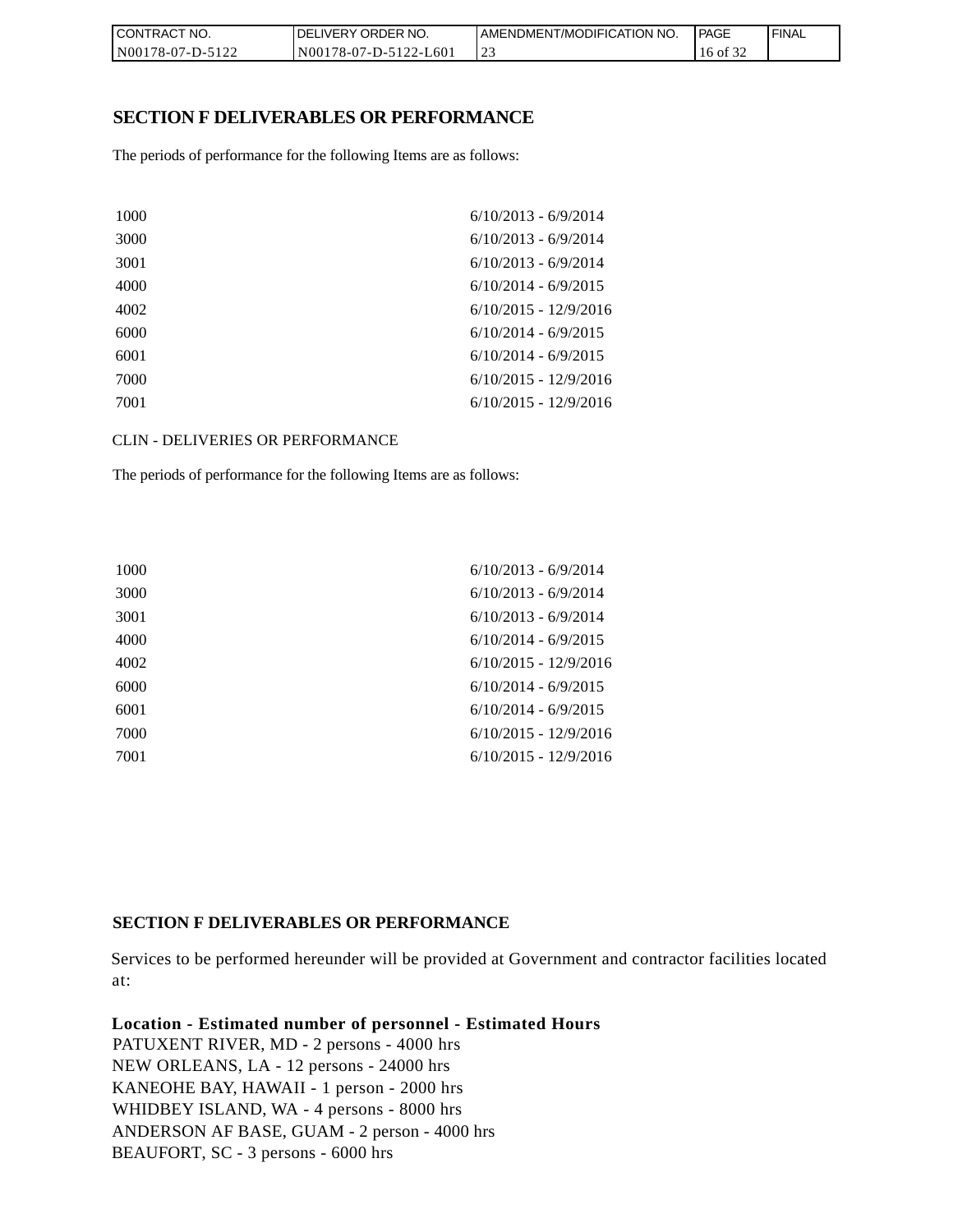| CT NO.<br>I CONTRACT | <b>IDELIVERY ORDER NO.</b> | I AMENDMENT/MODIFICATION NO. | <b>PAGE</b> | ' FINAL |
|----------------------|----------------------------|------------------------------|-------------|---------|
| N00178-07-D-5122     | N001<br>78-07-D-5122-L601  | <u>.</u>                     | οt          |         |

AUSTRALIA - 2 persons - 4000 hrs PT MUGU, CA - 4 persons - 8000 hrs BAHRAIN - 2 persons - 4000 hrs SIGONELLA, ITALY - 2 persons - 4000 hrs LAKEHURST, NJ - 2 persons - 4000 hrs CONTRACTOR SITE -2 persons - 4000 hrs

## **HQ F-2-0003 DATA DELIVERY LANGUAGE FOR SERVICES ONLY PROCUREMENTS**

All data to be furnished under this contract shall be delivered prepaid to the destination(s) and at the time(s) specified on the Contract Data Requirements List(s), DD Form 1423.

#### **CLAUSES INCORPORATED BY REFERENCE**

52.242-15 Stop Work Order (AUG 1989) 52.242-15 Stop Work Order – Alternate I (Aug 1984) 52.247-34 F.O.B. Destination (NOV 1991) 52.247-55 F.O.B. Point For Delivery of Government-Furnished Property (JUN 2003)

#### **Contract Notice Regarding Late Delivery**

In the event the contractor anticipates or encounters difficulty in complying with the contract delivery schedule or date, he/she shall immediately notify, in writing, the Task Order Contracting Officer and the cognizant Contract Administration Services Office, if assigned. The notice shall give the pertinent details; however such notice shall not be construed as a waiver by the Government of any contract delivery schedule, or of any rights or remedies provided by law or under this contract.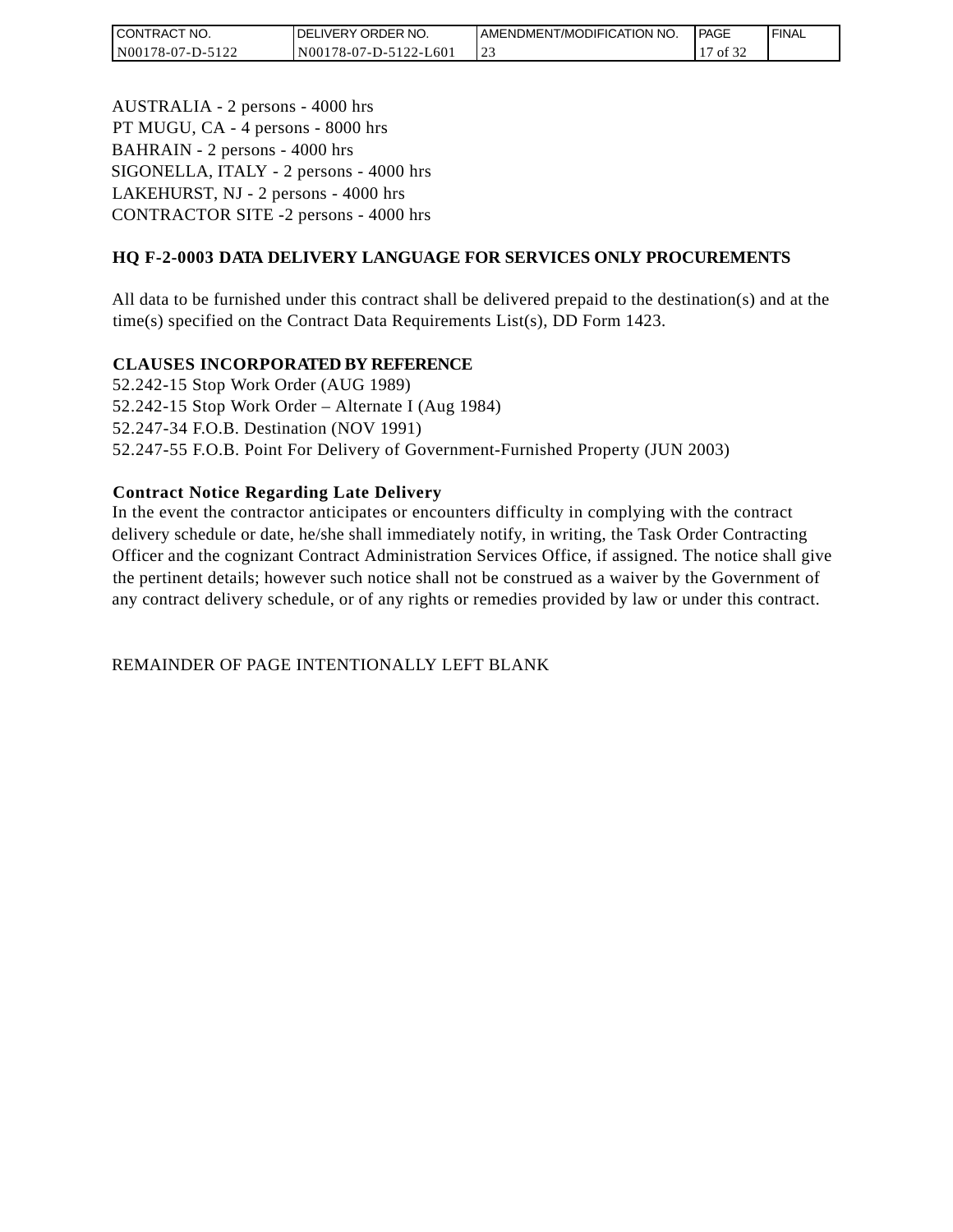| CONTRACT NO.     | DELIVERY ORDER NO.    | AMENDMENT/MODIFICATION NO. | PAGE  | ' FINAL |
|------------------|-----------------------|----------------------------|-------|---------|
| N00178-07-D-5122 | N00178-07-D-5122-L601 |                            | 18 of |         |

#### **SECTION G CONTRACT ADMINISTRATION DATA**

# **SECTION G CONTRACT ADMINISTRATION DATA**

**CLAUSES INCORPORATED BY REFERENCE** 252.204.7006 Billing Instructions OCT 2005

252.232-7003 Electronic Submission of Payment Requests

And Receiving Reports MAR 2008

#### **HQ G-2-0002 CONTRACT ADMINISTRATION DATA**

Enter below the address (street and number, city, county, state and zip code) of the Contractor's facility which will administer the contract if such address is different from the address shown on the SF 26 or SF 33, as applicable.

\_\_\_\_\_\_\_\_\_\_\_\_\_\_\_\_\_\_\_\_\_\_\_\_\_\_\_\_\_\_\_\_\_\_\_\_\_\_\_\_\_\_\_\_\_\_\_\_\_\_\_\_\_\_\_\_\_\_\_\_\_\_\_\_\_\_\_\_\_\_\_\_\_\_\_\_\_\_

\_\_\_\_\_\_\_\_\_\_\_\_\_\_\_\_\_\_\_\_\_\_\_\_\_\_\_\_\_\_\_\_\_\_\_\_\_\_\_\_\_\_\_\_\_\_\_\_\_\_\_\_\_\_\_\_\_\_\_\_\_\_\_\_\_\_\_\_\_\_\_\_\_\_\_\_\_\_ **POINTS OF CONTACT** - The Government points of contact for this Task Order are as follows: **HQ G-2-0003 CONTRACTING OFFICER'S REPRESENTATIVE** CONTRACTING OFFICER'S COMMANDER REPRESENTATIVE: ATTN: Karl Hamrick NAVAL SURFACE WARFARE CENTER CORONA DIV. 1999 4TH STREET NORCO, CA 92860 Telephone No. 951-273-4556 Email Address: [karl.hamrick@navy.mil](mailto:karl.hamrick@navy.mil) The Contractor shall forward a copy of all invoices to the Contracting Officer's Representative. **HQ G-2-0004 PURCHASING OFFICE REPRESENTATIVE COMMANDER** ATTN: Vernon L. Fowler, Contract Specialist NAVAL SURFACE WARFARE CENTER CORONA DIVISON 1999 4TH STREET NORCO, CA 92860 Telephone No. 951-393-5966 Email Address: [vernon.fowler@navy.mil](mailto:vernon.fowler@navy.mil) **COMMANDER** ATTN: Carmelo P. Nuestro, Contracting Officer NAVAL SURFACE WARFARE CENTER, CORONA DIVISON 1999 4TH STREET NORCO, CA 92860 Telephone No. 951-273-5277 Email Address: [carmelo.nuestro@navy.mil](mailto:carmelo.nuestro@navy.mil) **HQ G-2-0007 INVOICE INSTRUCTIONS (NAVSEA) (APR 2011)** (a) In accordance with the clause of this contract entitled "ELECTRONIC SUBMISSION OF PAYMENT REQUESTS" (DFARS 252.232-7003), the Naval Sea Systems Command (NAVSEA) will utilize the DoD Wide Area Workflow Receipt and Acceptance (WAWF) system to accept supplies/services delivered under this contract. This web-based system located at [https://wawf.eb.mil p](https://wawf.eb.mil/)rovides the technology for government contractors and authorized Department of Defense (DoD) personnel to generate, capture and process receipt and payment-related

documentation in a paperless environment. Invoices for supplies/services rendered under this contract shall be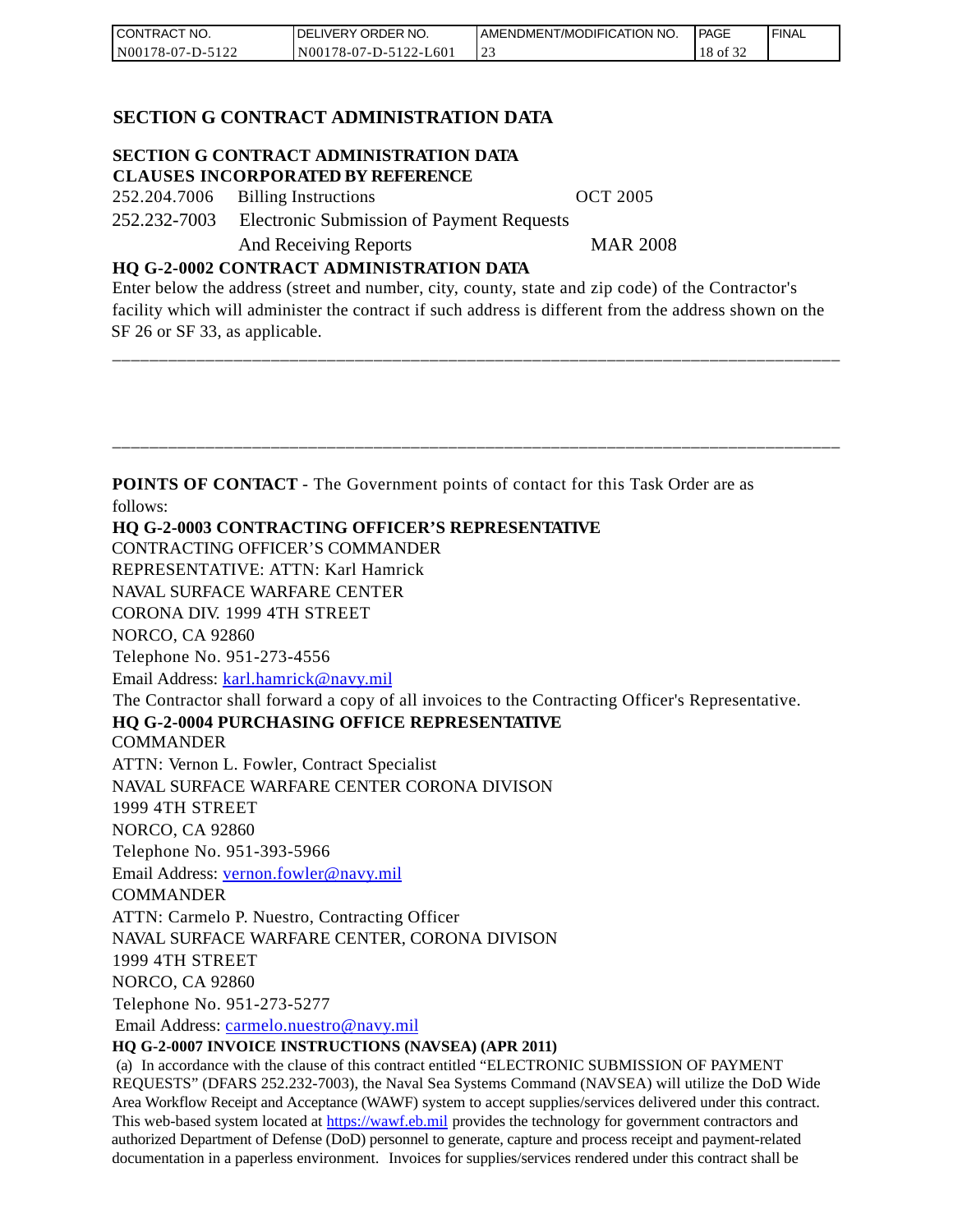| CONTRACT NO.     | <b>IDELIVERY ORDER NO.</b> | I AMENDMENT/MODIFICATION NO. | <b>PAGE</b> | <b>I FINAL</b> |
|------------------|----------------------------|------------------------------|-------------|----------------|
| N00178-07-D-5122 | N00178-07-D-5122-L601      | ت سے                         | 10<br>of 32 |                |

submitted electronically through WAWF. Submission of hard copy DD250/invoices may no longer be accepted for payment.

((b) It is recommended that the person in your company designated as the Central Contractor Registration (CCR) Electronic Business (EB) Point of Contact and anyone responsible for the submission of invoices, use the online training system for WAWF at [http://wawftraining.com.](http://wawftraining.com/) The Vendor, Group Administrator (GAM), and sections marked with an asterisk in the training system should be reviewed. Vendor documentation is available under Resources at [http://wawftraining.com.](http://wawftraining.com/)

(c) The designated CCR EB point of contact is responsible for activating the company's CAGE code on WAWF by calling 1-866-618-5988. Once the company is activated, the CCR EB point of contact will self-register under the company's CAGE code on WAWF and follow the instructions for a group administrator. After the company is set-up on WAWF, any additional persons responsible for submitting invoices must self-register under the company's CAGE code at [https://wawf.eb.mil.](https://wawf.eb.mil/)

(d) The contractor shall use the following document types, DODAAC codes and inspection and acceptance locations when submitting invoices in WAWF:

Type of Document(s) (*contracting officer check all that apply*)

|                  | Invoice (FFP Supply & Service)                    |
|------------------|---------------------------------------------------|
|                  | Invoice and Receiving Report Combo (FFP Supply)   |
|                  | Invoice as 2-in-1 (FFP Service Only)              |
| $\boldsymbol{X}$ | Cost Voucher (Cost Reimbursable, T&M, LH, or FPI) |

|--|

Ig Report (FFP, DD250 Only)

DODAAC Codes and Inspection and Acceptance Locations (*contracting officer complete appropriate information as applicable*)

| <b>Issue DODAAC</b>        | N64267 |
|----------------------------|--------|
| Admin DODAAC               | N64267 |
| Pay Office DODAAC          | HQ0338 |
| Inspector DODAAC           | N/A    |
| Service Acceptor DODAAC    | N/A    |
| Service Approver DODAAC    | N64267 |
| Ship To DODAAC             | N/A    |
| <b>DCAA Auditor DODAAC</b> |        |
| LPO DODAAC                 | N/A    |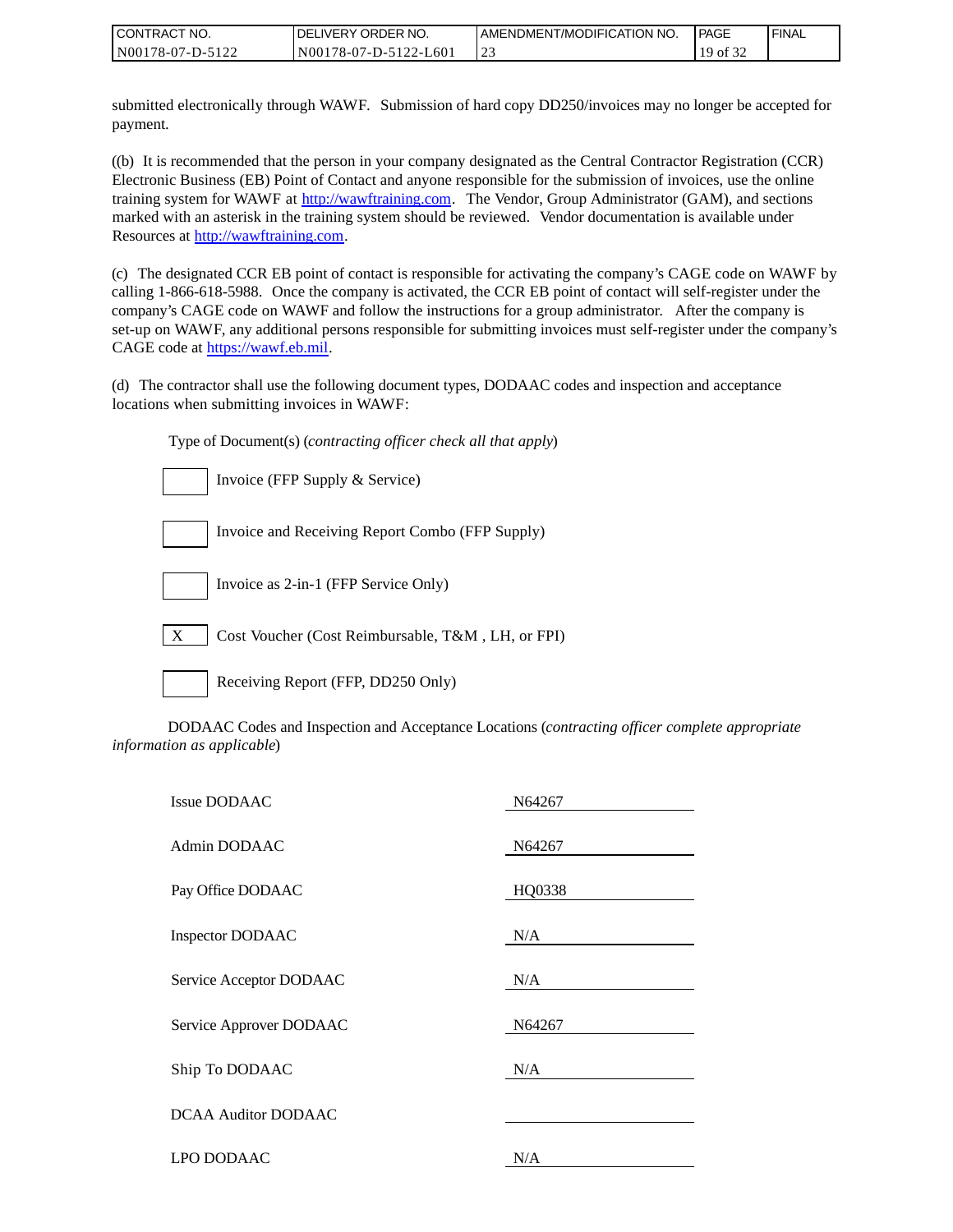| CONTRACT NO.     | DELIVERY ORDER NO.    | LAMENDMENT/MODIFICATION NO. | <b>PAGE</b>               | ' FINAL |
|------------------|-----------------------|-----------------------------|---------------------------|---------|
| N00178-07-D-5122 | N00178-07-D-5122-L601 | ت سے                        | $\sim$ $\sim$<br>20 of 32 |         |

| <b>Inspection Location</b> | Destination        |
|----------------------------|--------------------|
|                            |                    |
| Acceptance Location        | <b>Destination</b> |

Attachments created in any Microsoft Office product may be attached to the WAWF invoice, e.g., backup documentation, timesheets, etc. Maximum limit for size of each file is 2 megabytes. Maximum limit for size of files per invoice is 5 megabytes.

(e) The Contractor agrees to segregate costs incurred under this task order at the lowest level of performance, either task or subtask, rather than on a total task order basis, and to submit invoices reflecting costs incurred at that level. Supporting documentation in WAWF for invoices shall include summaries of work charged during the period covered as well as overall cumulative summaries by individual labor categories, rates, and hours (both straight time and overtime) invoiced; as well as a cost breakdown of ODCs (materials and travel), by line item task or subtask. Subcontractors are also required to provide labor categories, rates, and hours (both straight time and overtime) invoiced; as well as, a cost breakdown of ODCs, materials, and travel invoiced. Supporting documentation may be encrypted before submission to the prime contractor for WAWF invoice submittal. Subcontractors may email encryption code information directly to the Contracting Officer and Contracting Officer Representative. Should the subcontractor lack encryption capability, the subcontractor may also email detailed supporting cost information directly to the Contracting Officer and Contracting Officer Representative; or other method as agreed to by the Contracting Officer.

(f) Before closing out of an invoice session in WAWF, but after submitting the document(s), you will be prompted to send additional email notifications. Click on "Send More Email Notification" and add the acceptor/receiver email addresses noted below in the first email address block, and add any other additional email addresses desired in the following blocks. This additional notification to the government is important to ensure that the acceptor/receiver is aware that the invoice documents have been submitted into WAWF.

| Send Additional Email Notification To:              |
|-----------------------------------------------------|
| CRNA WAWF COMPTROL@NAVY.MIL                         |
| $\mid$ (WAWF Id Acceptor) scott.wobken@navy.mil     |
| (Alternate WAWF Id Acceptor) vernon.fowler@navy.mil |
| (Alternate WAWF Id Acceptor) Karl.Hamrick@navy.mil  |

(g) The contractor shall submit invoices/cost vouchers for payment per contract terms and the government shall process invoices/cost vouchers for payment per contract terms. Contractors approved by DCAA for direct billing will submit cost vouchers directly to DFAS via WAWF. Final voucher submission will be approved by the ACO.

(h) If you have any questions regarding WAWF, please contact the WAWF helpdesk at 866-618-5988 or the NAVSEA, Corona Division WAWF point of contact Scott Wobken at 951-393-5131 or scott.wobken@navy.mil. For vendor pay issues contact Dolores Gonzalez at 951-393-4459 or dolores.gonzalez@navy.mil.

#### **WAGE DETERMINATION**

The Department of Labor current Wage Determinations provided as Attachment 6 apply to the Solicitation:

Patuxent River, MD - WD 2005-2104 Rev 14 dtd 06/13/2012 New Orleans, LA - WD 2005-2234 Rev 17 dtd 06/13/2012 Whidbey Island, WA - WD 2005-2562 Rev 16 dtd 06/13/2012 Beaufort, SC - WD 2005-2474 Rev 15 dtd 06/13/2012 Lakehurst, NJ - WD 2005-2352 Rev 11 dtd 06/13/2012 Pt. Mugu, CA - WD 2005-2072 Rev 15 dtd 06/13/2012 Kaneoke Bay, HI - WD 2005-2154 Rev 14 dtd 0 9/19/10 Anderson AF Base Guam - WD 2005-2148 Rev 16 dtd 06/13/2012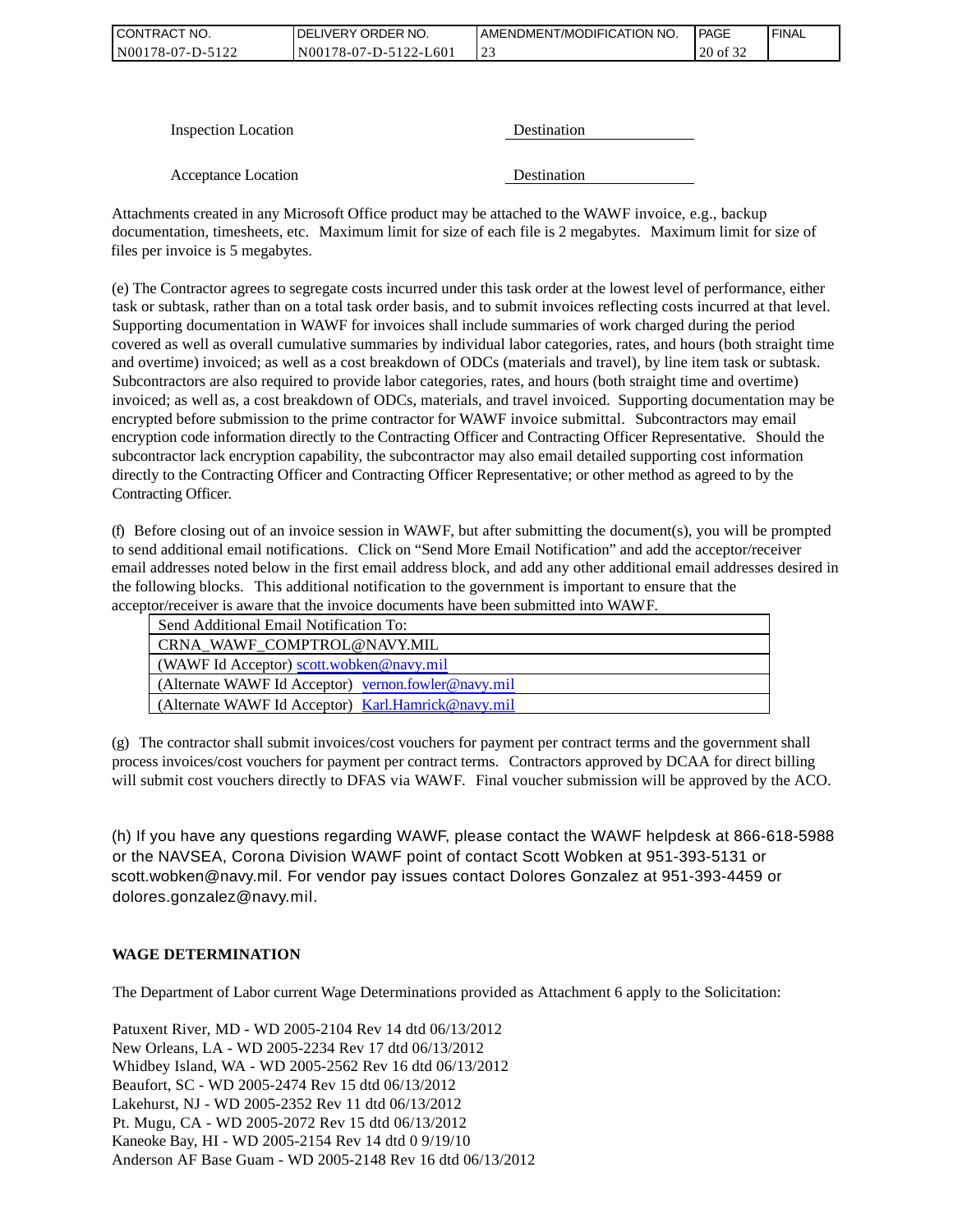| I CONTRACT NO.     | NO.<br>ORDER <sup>'</sup><br>.IVERY<br>DELI | AMENDMENT/MODIFICATION NO. | <b>PAGE</b>           | ' FINAL |
|--------------------|---------------------------------------------|----------------------------|-----------------------|---------|
| N00178-07<br>7-D-. | L60<br>N00178-07-D-5122<br>$7 - 1$          | ب سے                       | 0Ī<br>ے ر<br>$\sim$ 1 |         |

Compliance with the wage determination is mandatory. Include the appropriate SCA Codes for each corresponding labor categories used in your labor cost proposal.

NOTE: Escalation of rates in the option years for labor categories under the SCA is not allowable. If a new wage determination is incorporated via issuance of a modification, adjustment may be made to the extent that the increase is made to comply with or the decrease is voluntarily made by the Contractor as a result of the new wage determination. Any adjustment will be limited to increases or decreases in wage and fringe benefits, and the accompanying increase or decrease in social security and unemployment taxes and workers' compensation insurance, but shall not otherwise include any amount for general and administrative costs, overhead, or profit.

#### **ACCOUNTING DATA**

The award document will include accounting data at the end of Section G. All lines of accounting are listed sequentially under a heading that identifies the particular action (award of modification number under which the funding was obligated. Under Seaport-e, all funding is identified/obligated at the Sub-Clin (SLIN) level. SLINs are established sequentially by the seaport-e software. Each obligation of funds receives a unique SLIN identifier, even if the funds are an increase to an existing line of accounting (ACRN). Thus, an individual work assignment that is funded incrementally could have on ACRN by multiple SLINs. Accounting for expenditures and invoicing at the SLIN level is required.

#### REMAINDER OF PAGE INTENTIONALLY LEFT BLANK

Accounting Data SLINID PR Number Amount -------- -------------------------------------------------- --------------------- 100001 1300357112 300000.00 LLA : AA 97X4930 NH1M 251 77777 0 050120 2F 000000 A00001774200 NWA: 1000007795740020 1. Incremental funding for the PMLE contract NAVAIR METCAL OMN Program. SHOP Code:MS00 BASE Funding 300000.00 Cumulative Funding 300000.00 MOD 01 100002 1300369084 557531.50 LLA : AB 97X4930 NH1M 251 77777 0 050120 2F 000000 A10001842440 2410(a) authority granted - End Date 09 Jun 2014 NWA: 1000007795740020 1. Funding provided in support of the NAVAIR METCAL Program. Shop Code:MS00 300001 1300369084 16530.90 LLA : AB 97X4930 NH1M 251 77777 0 050120 2F 000000 A10001842440 2410(a) authority granted - End Date 09 Jun 2014 NWA: 1000007795740020 Funding provided in support of the NAVAIR METCAL Program. Shop Code:MS00 300101 1300369084 28081.59  $T.T.A$  : AB 97X4930 NH1M 251 77777 0 050120 2F 000000 A10001842440 2410(a) authority granted - End Date 09 Jun 2014 NWA: 1000007795740020 Funding provided in support of the NAVAIR METCAL Program. Shop Code:MS00 MOD 01 Funding 602143.99 Cumulative Funding 902143.99 MOD 02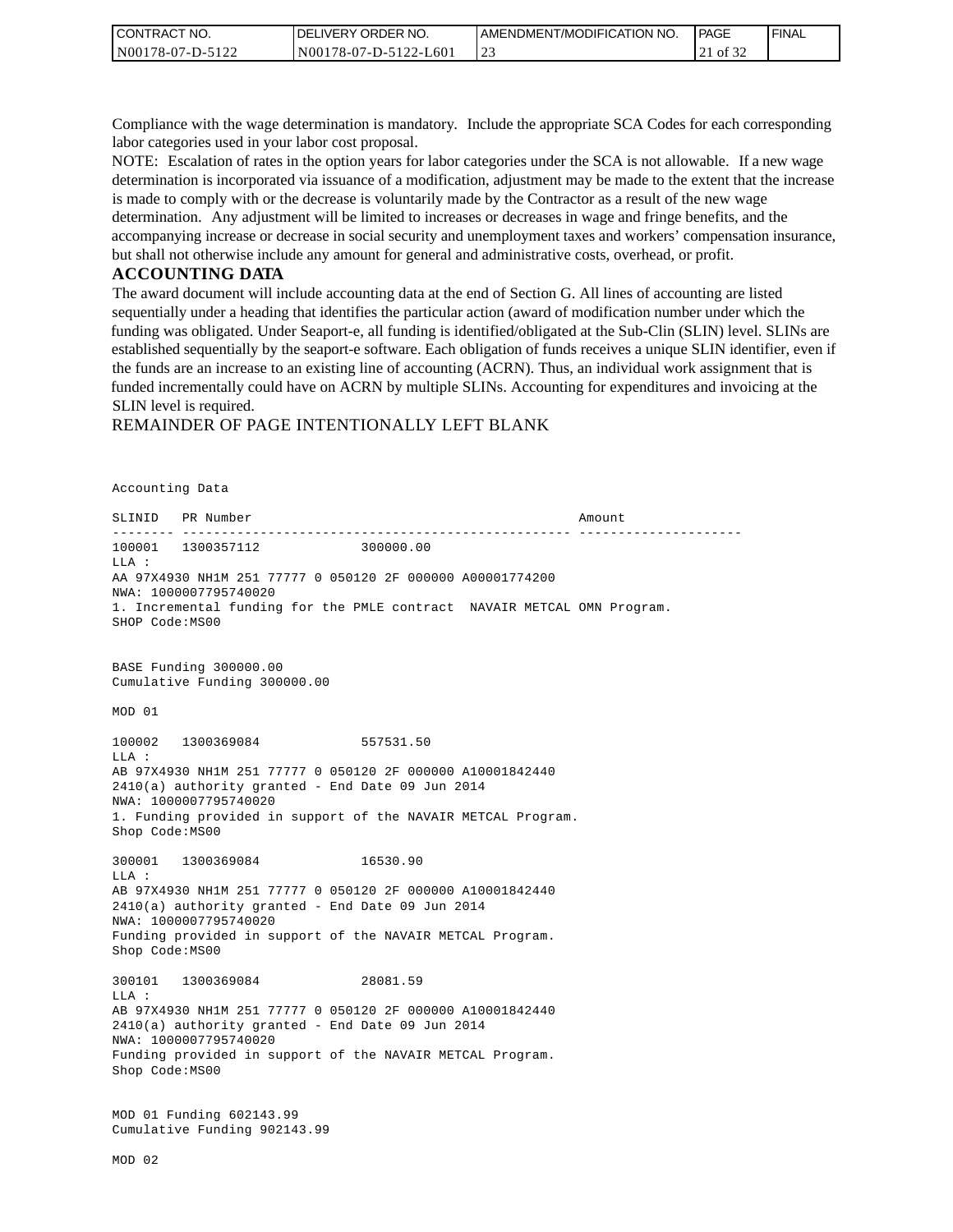| CONTRACT NO.     | <b>IDELIVERY ORDER NO.</b> | I AMENDMENT/MODIFICATION NO. | <b>PAGE</b> | <b>I FINAL</b> |
|------------------|----------------------------|------------------------------|-------------|----------------|
| N00178-07-D-5122 | N00178-07-D-5122-L601      |                              | of 32<br>∸  |                |

100003 1300377219 488480.17 LLA : AC 97X4930 NH1M 251 77777 0 050120 2F 000000 A00001898010 2410(a) authority granted Funding End Date: 9 June 2014 NWA: 1000007795740020 Funding provided in support of the NAVAIR METCAL Program. Shop Code:MS00

MOD 02 Funding 488480.17 Cumulative Funding 1390624.16

#### MOD 03

100004 130039364700001 248960.56 LLA : AD 97X4930 NH1M 251 77777 0 050120 2F 000000 A00002051247 NWA: 1000008865980010 1. Funding provided in support of the Calibration Standards Management Support (CSMS) services in support of the NAVAIR METCAL Program. Shop Code:MS00

100005 130039205600001 257656.88 LLA : AE 97X4930 NH1M 251 77777 0 050120 2F 000000 A00002038353 NWA: 1000008865980010 1. Funding provided in support of the NAVAIR METCAL Program. Shop Code:MS00

300002 130039364700001 27746.00  $T.T.A$  : AD 97X4930 NH1M 251 77777 0 050120 2F 000000 A00002051247 NWA: 1000008865980010 Funding provided in support of the Calibration Standards Management Support (CSMS) services in support of the NAVAIR METCAL Program. Shop Code:MS00

300003 130039205600001 10000.00 LLA : AE 97X4930 NH1M 251 77777 0 050120 2F 000000 A00002038353 NWA: 1000008865980010 Funding provided in support of the NAVAIR METCAL Program. Shop Code:MS00

300102 130039364700001 37000.00 LLA : AD 97X4930 NH1M 251 77777 0 050120 2F 000000 A00002051247 NWA: 1000008865980010 Funding provided in support of the Calibration Standards Management Support (CSMS) services in support of the NAVAIR METCAL Program.

300103 130039205600001 21918.41 LLA : AE 97X4930 NH1M 251 77777 0 050120 2F 000000 A00002038353 NWA: 1000008865980010 Funding provided in support of the NAVAIR METCAL Program. Shop Code:MS00

MOD 03 Funding 603281.85 Cumulative Funding 1993906.01

MOD 04

Shop Code:MS00

100004 130039364700001 (248960.56)  $T.T.A$  : AD 97X4930 NH1M 251 77777 0 050120 2F 000000 A00002051247 NWA: 1000008865980010 1. Funding provided in support of the Calibration Standards Management Support (CSMS) services in support of the NAVAIR METCAL Program.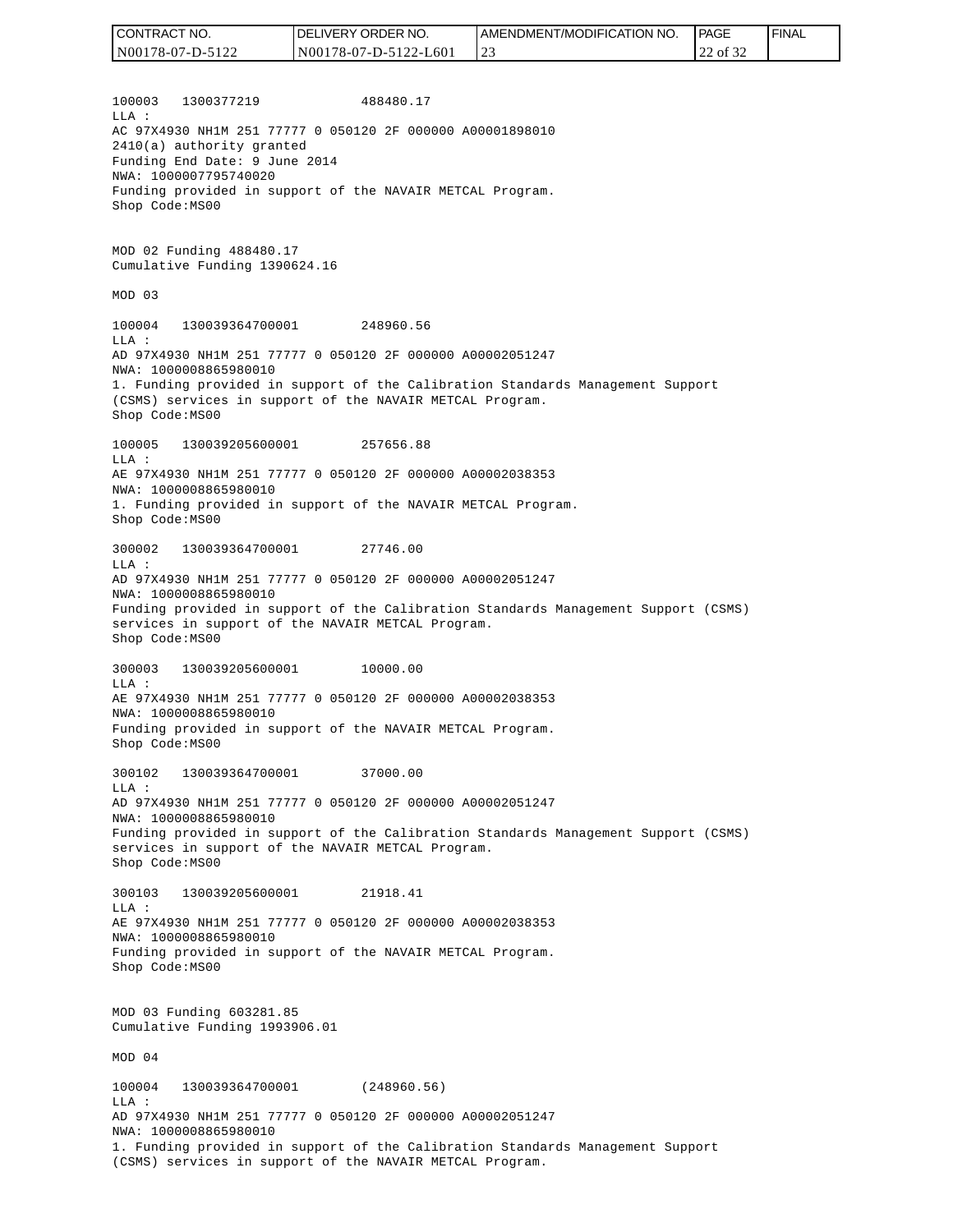| CONTRACT NO.     | DELIVERY ORDER NO.    | <b>I AMENDMENT/MODIFICATION NO.</b> | <b>IPAGE</b> | <b>I FINAL</b> |
|------------------|-----------------------|-------------------------------------|--------------|----------------|
| N00178-07-D-5122 | N00178-07-D-5122-L601 | ت سے                                | of 32        |                |

Shop Code:MS00

300002 130039364700001 (27746.00) LLA : AD 97X4930 NH1M 251 77777 0 050120 2F 000000 A00002051247 NWA: 1000008865980010 Funding provided in support of the Calibration Standards Management Support (CSMS) services in support of the NAVAIR METCAL Program. Shop Code:MS00 300102 130039364700001 (37000.00) LLA : AD 97X4930 NH1M 251 77777 0 050120 2F 000000 A00002051247 NWA: 1000008865980010 Funding provided in support of the Calibration Standards Management Support (CSMS) services in support of the NAVAIR METCAL Program. Shop Code:MS00 MOD 04 Funding -313706.56 Cumulative Funding 1680199.45 MOD 05 400001 130042475800001 557050.98 LLA : AF 97X4930 NH1M 251 77777 0 050120 2F 000000 A00002288841 NWA: 100000886598.0010 1. Funding provided in support of the NAVAIR METCAL Program. Shop Code:MS00 400002 130042083600001 87508.69  $L.L.A$  : AG 97X4930 NH1M 251 77777 0 050120 2F 000000 A00002259261 NWA: 100000886598.0010 Funding to support the NAVAIR PST Project and Laboratory Services for PMELs Support. In support of NAVAIR OMN funds. Shop Code: MS00 600001 130042475800001 11811.51 LLA : AF 97X4930 NH1M 251 77777 0 050120 2F 000000 A00002288841 NWA: 100000886598.0010 Funding provided in support of the NAVAIR METCAL Program. Shop Code: MS00 600101 130042475800001 24611.45 LLA : AF 97X4930 NH1M 251 77777 0 050120 2F 000000 A00002288841 NWA: 100000886598.0010 Funding provided in support of the NAVAIR METCAL Program. Shop Code:MS00 MOD 05 Funding 680982.63 Cumulative Funding 2361182.08 MOD 06 300104 130045141400001 16385.00 LLA : AH 97X4930 NH1M 251 77777 0 050120 2F 000000 A00002473928 Incremental funds in support of the Australia CAL Lab. NWA 100000912885 0010 400003 130045141100001 676892.16 LLA : AJ 97X4930 NH1M 251 77777 0 050120 2F 000000 A00002473696 Incremental funds in support of the NAVAIR METCAL Program NWA 100000886598 0010 2410(a) authority invoked funding end date of 6/9/2015 600002 130045141100001 12000.00 LLA : AJ 97X4930 NH1M 251 77777 0 050120 2F 000000 A00002473696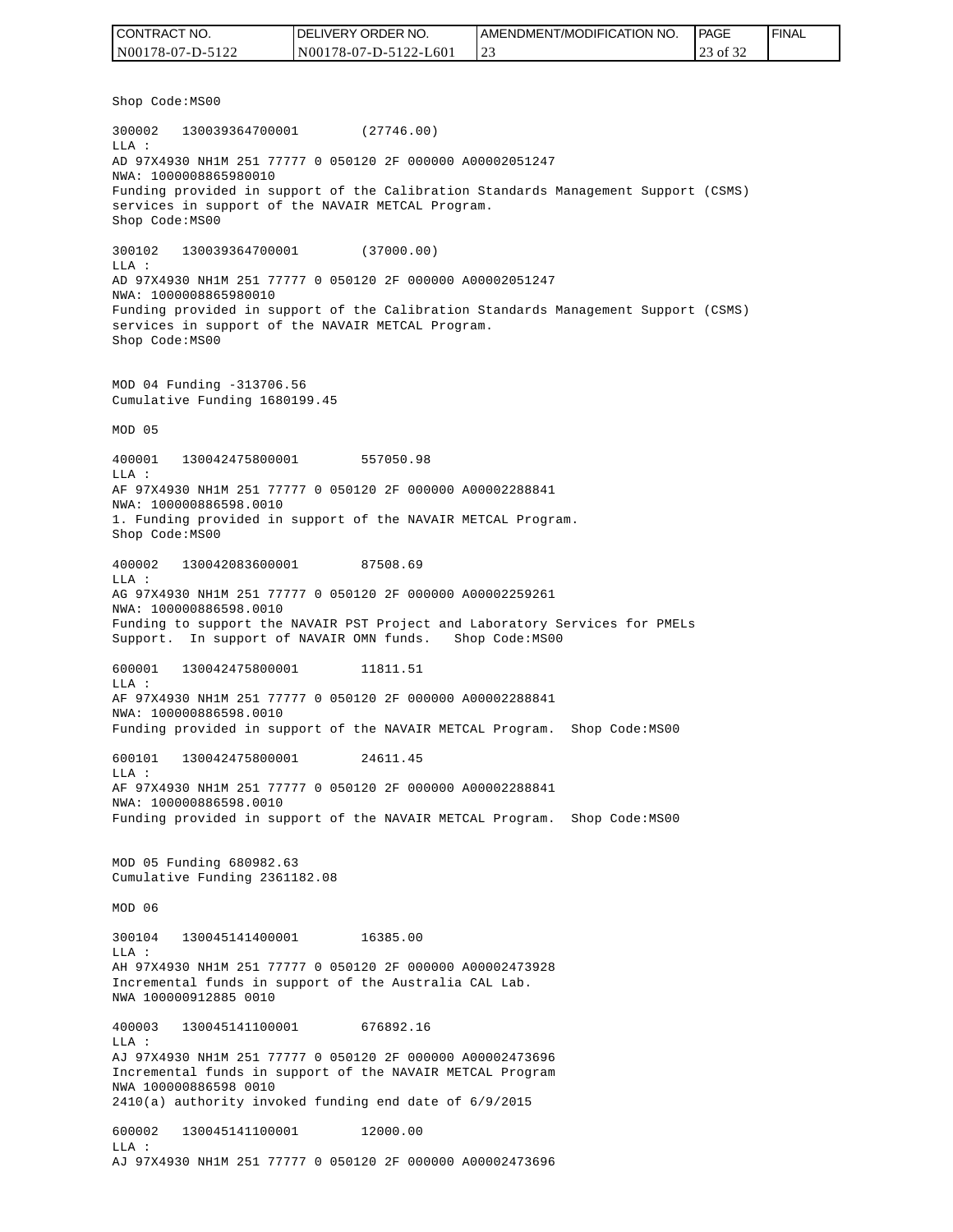CONTRACT NO. DELIVERY ORDER NO. AMENDMENT/MODIFICATION NO. **PAGE**  FINALCONTRACT NO.<br>
NO0178-07-D-5122<br>
Incremental funds in su<br>
NWA 100000886598 0010<br>
2410(a) authority invok<br>
600102 13004514110000<br>
600102 13004514110000<br>
60102 13004514110000<br>
AJ 97X4930 NH1M 251 777<br>
NWA 10000886598 0010<br>
24 N00178-07-D-5122 N00178-07-D-5122-L601 23 24 of 32 Incremental funds in support of the NAVAIR METCAL Program NWA 100000886598 0010 2410(a) authority invoked funding end date of 6/9/2015 600102 130045141100001 40000.00 LLA : AJ 97X4930 NH1M 251 77777 0 050120 2F 000000 A00002473696 Incremental funds in support of the NAVAIR METCAL Program NWA 100000886598 0010 2410(a) authority invoked funding end date of 6/9/2015 MOD 06 Funding 745277.16 Cumulative Funding 3106459.24 MOD 07 400004 130046042800001 66618.36 LLA : AK 97X4930 NH1M 251 77777 0 050120 2F 000000 A00002573626 To provide Incremental Funding for Kay and Associates - Contractor, in support of the MS PMEL contract with contrac N00178-07-D-5122-L601 OPT YR 1, in support of the NAVAIR METCAL Program. NWA: 100000986173 0010 600103 130046042800001 30000.00 LLA : AK 97X4930 NH1M 251 77777 0 050120 2F 000000 A00002573626 To provide Incremental Funding for Kay and Associates - Contractor, in support of the MS PMEL contract with contrac N00178-07-D-5122-L601 OPT YR 1, in support of the NAVAIR METCAL Program. NWA: 100000986173 0010 MOD 07 Funding 96618.36 Cumulative Funding 3203077.60 MOD 08 Funding 0.00 Cumulative Funding 3203077.60 MOD 09 400004 130046042800002 12000.00  $T.T.A$  : AK 97X4930 NH1M 251 77777 0 050120 2F 000000 A00002573626 To provide Incremental Funding for Kay and Associates - Contractor, in support of the MS PMEL contract with contrac N00178-07-D-5122-L601 OPT YR 1, in support of the NAVAIR METCAL Program. NWA: 100000986173 0010 600103 130046042800002 38000.00  $T.T.A$  : AK 97X4930 NH1M 251 77777 0 050120 2F 000000 A00002573626 To provide Incremental Funding for Kay and Associates - Contractor, in support of the MS PMEL contract with contrac N00178-07-D-5122-L601 OPT YR 1, in support of the NAVAIR METCAL Program. NWA: 100000986173 0010 MOD 09 Funding 50000.00 Cumulative Funding 3253077.60 MOD 10 400004 130046042800004 647097.21 LLA : AK 97X4930 NH1M 251 77777 0 050120 2F 000000 A00002573626 To provide Incremental Funding for Kay and Associates - Contractor, in support of the MS PMEL contract with contrac N00178-07-D-5122-L601 OPT YR 1, in support of the NAVAIR METCAL Program.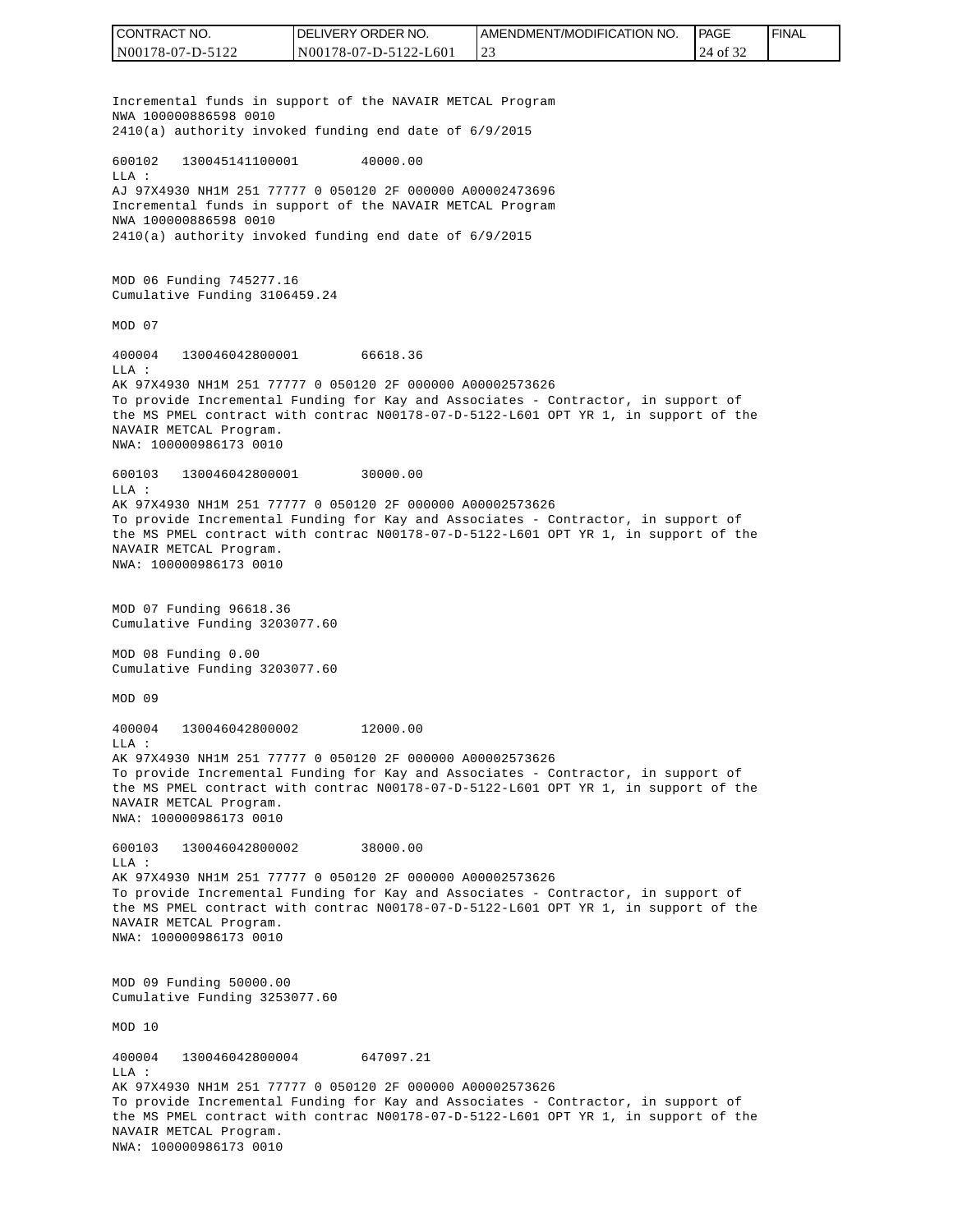600003 130046042800006 30000.00  $T.T.A$  : AK 97X4930 NH1M 251 77777 0 050120 2F 000000 A00002573626 To provide Incremental Funding for Kay and Associates - Contractor, in support of the MS PMEL contract with contract N00178-07-D-5122-L601 OPT YR 1, in support of the NAVAIR METCAL Program. NWA: 100000986173 0010 600103 130046042800005 14000.00 LLA : AK 97X4930 NH1M 251 77777 0 050120 2F 000000 A00002573626 To provide Incremental Funding for Kay and Associates - Contractor, in support of the MS PMEL contract with contrac N00178-07-D-5122-L601 OPT YR 1, in support of the NAVAIR METCAL Program. NWA: 100000986173 0010 MOD 10 Funding 691097.21 Cumulative Funding 3944174.81 MOD 11 400201 130050071800001 917042.00  $T.T.A$  : AK 97X4930 NH1M 251 77777 0 050120 2F 000000 A00002891034 10 U.S.C. 2410(a) authority is being invoked. POP Start 06/10/15-06/09/16. Funding in the amount of \$917,042.00. LABOR 700001 130050071800002 16875.00 LLA : AK 97X4930 NH1M 251 77777 0 050120 2F 000000 A00002891034 10 U.S.C.2410(a) authority is being invoked POP start date: 06/10/15-06/09/16. -ODC/NMCI/MATL \$16,875 PRL#2 700101 130050071800003 32411.00 LLA : AK 97X4930 NH1M 251 77777 0 050120 2F 000000 A00002891034 10 U.S.C 2410(a) authority is being invoked. POP start 06/10/15-06/09/16. ODC/Travel \$32,411.00 PR L#3 MOD 11 Funding 966328.00 Cumulative Funding 4910502.81 MOD 12 400004 1300460428 (300000.00) LLA : To provide Incremental Funding for Kay and Associates - Contractor, in support of the MS PMEL contract with contrac N00178-07-D-5122-L601 OPT YR 1, in support of the NAVAIR METCAL Program. NWA: 100000986173 0010 600103 130046042800008 28106.07 LLA : AK 97X4930 NH1M 251 77777 0 050120 2F 000000 A00002573626 To provide Incremental Funding for Kay and Associates - Contractor, in support of the MS PMEL contract with contrac N00178-07-D-5122-L601 OPT YR 1, in support of the NAVAIR METCAL Program. NWA: 100000986173 0010 MOD 12 Funding -271893.93 Cumulative Funding 4638608.88 MOD 13 400201 130050071800004 1374535.85 LLA : AK 97X4930 NH1M 251 77777 0 050120 2F 000000 A00002891034 10 U.S.C. 2410(a) authority is being invoked. POP Start 09/30/15-06/09/16. CONTRACT NO. N00178-07-D-5122 DELIVERY ORDER NO. N00178-07-D-5122-L601 AMENDMENT/MODIFICATION NO. 23 **PAGE**  25 of 32 FINAL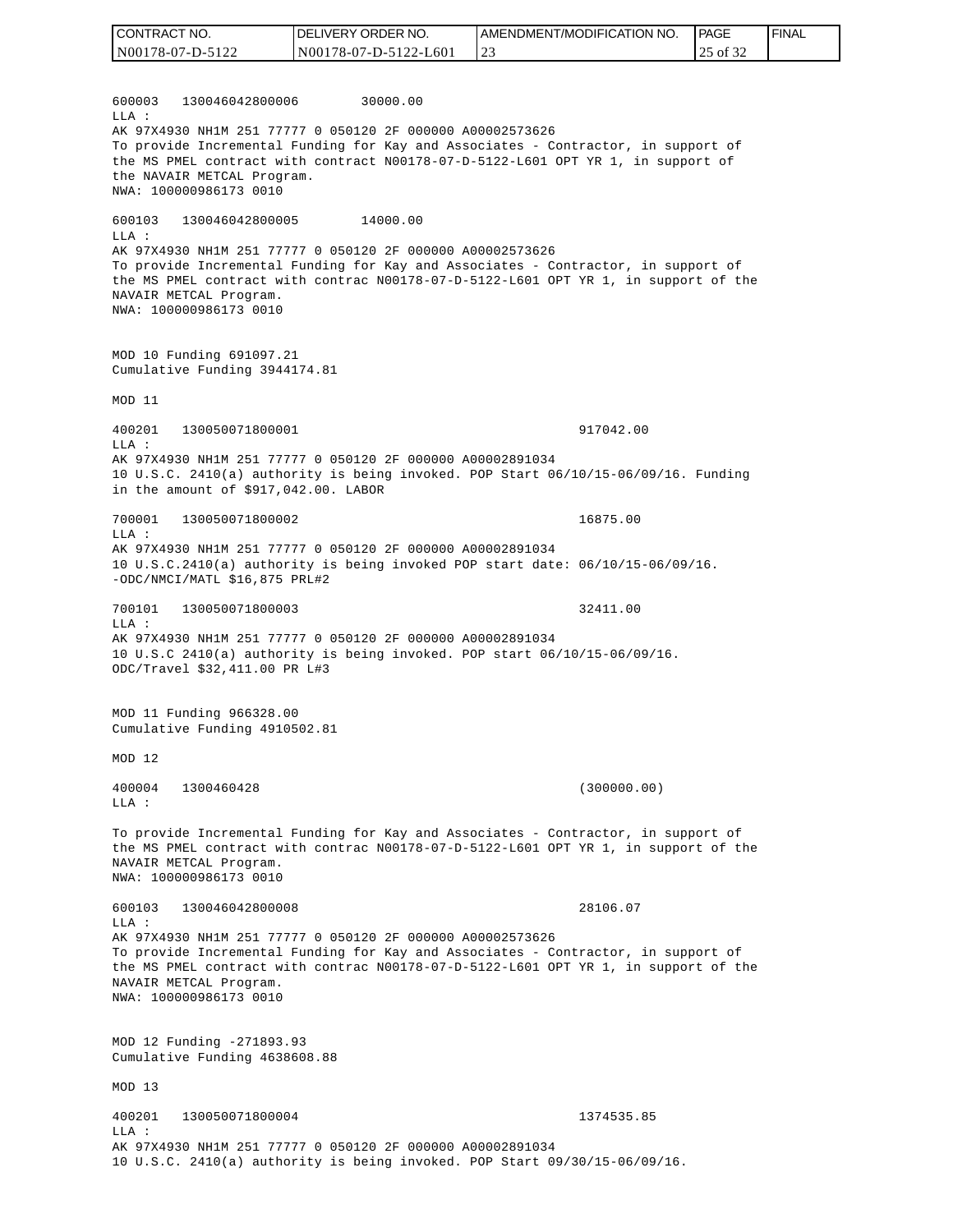NWA: 100000986173-0010 700001 130050071800005 35000.00 LLA : AK 97X4930 NH1M 251 77777 0 050120 2F 000000 A00002891034 10 U.S.C.2410(a) authority is being invoked POP start date: 09/30/15-06/09/16. -ODC/NMCI/MATL PRL#2 NWA: 100000986173-0010 700101 130050071800006 77567.44 LLA : AK 97X4930 NH1M 251 77777 0 050120 2F 000000 A00002891034 10 U.S.C 2410(a) authority is being invoked. POP start 09/30/15-06/09/16. ODC/Travel \$32,411.00 PR L#3 NWA: 100000986173-0010 MOD 13 Funding 1487103.29 Cumulative Funding 6125712.17 MOD 14 400202 130053995800001 14500.00  $T.T.A$  : AL 97X4930 NH1M 252 77777 0 050120 2F 000000 A00003195836 Cost Center: 86N01ME000, NWA: 100001100141-0010 1. CONTRACT ACTION DESCRIPTION: Funding provided to Kay and Associates - Contractor, in support of the MS PMEL contract PWA 5.1 contract number N00178-07-D-5122-L601 OPT YR 2, for Program Management and Policy Review (TI-00) in support of the NAVAIR METCAL Program Office. Shop Code: MS00 LABOR: \$14,500 MOD 14 Funding 14500.00 Cumulative Funding 6140212.17 MOD 15 Funding 0.00 Cumulative Funding 6140212.17 MOD 16 700102 130056636300001 40000.00  $L.L.A$  : AM 97X4930 NH1M 251 77777 0 050120 2F 000000 A00003402458 Cost Center: 86N01ME000, NWA:100001100141-0010 1. Contract Action Description: ODC funding provided for the MS Precision Measurement Equipment Laboratories (PMEL) contract, in support of the Naval Air Systems Command (NAVAIR) MOD 16 Funding 40000.00 Cumulative Funding 6180212.17 MOD 17 400203 130057194000001 21400.00 LLA : AN 97X4930 NH1M 251 77777 0 050120 2F 000000 A00003448952 400204 130057193800001 21400.00  $L.L.A$  : AP 97X4930 NH1M 251 77777 0 050120 2F 000000 A00003448488 MOD 17 Funding 42800.00 Cumulative Funding 6223012.17 MOD 18 400205 130057213100001 347864.00 LLA : CONTRACT NO. N00178-07-D-5122 DELIVERY ORDER NO. N00178-07-D-5122-L601 AMENDMENT/MODIFICATION NO. 23 **PAGE**  26 of 32 FINAL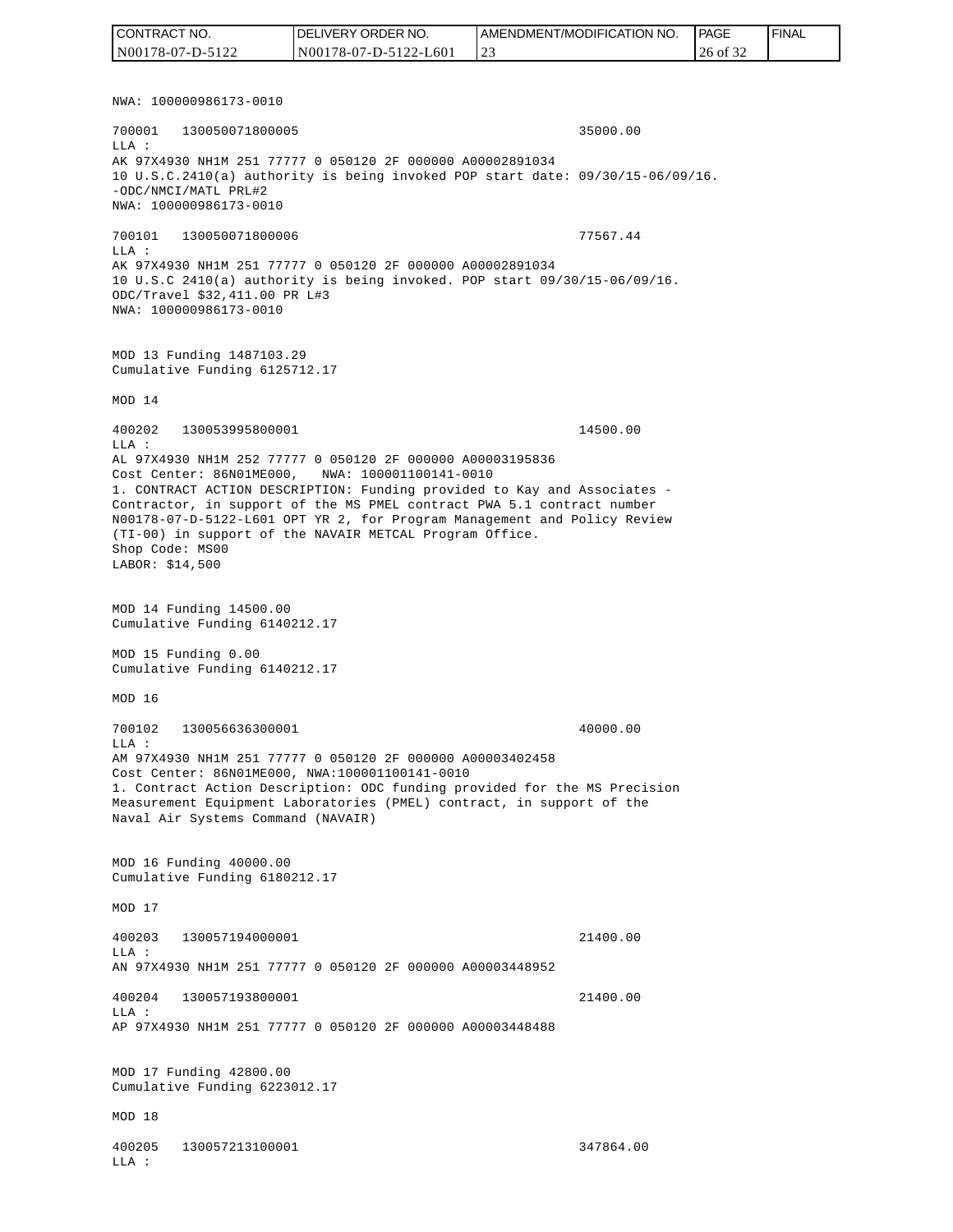AQ 97X4930 NH1M 251 77777 0 050120 2F 000000 A00003449096 700002 130057213100002 4000.00 LLA : AQ 97X4930 NH1M 251 77777 0 050120 2F 000000 A00003449096 700103 130057213100003 40000.00 LLA : AQ 97X4930 NH1M 251 77777 0 050120 2F 000000 A00003449096 MOD 18 Funding 391864.00 Cumulative Funding 6614876.17 MOD 19 700104 130060085500001 10000.00 LLA : AR 97X4930 NH1M 251 77777 0 050120 2F 000000 A00003642882 Incremental Funding for OY 2 ODC-Travel MOD 19 Funding 10000.00 Cumulative Funding 6624876.17 MOD 20 400203 130057194000002 31553.82  $L.L.A$  : AN 97X4930 NH1M 251 77777 0 050120 2F 000000 A00003448952 Labor Funding for the MS Precision Measurement Equipment Laboratories. Invoking 10 USC 2410(a) authority with POP dates 09/30/2016-12/9/2016. 400204 130057193800002 26313.21 LLA : AP 97X4930 NH1M 251 77777 0 050120 2F 000000 A00003448488 Labor Funding for the MS Precision Measurement Equipment Laboratories. Invoking 10 USC 2410(a) authority with POP dates 09/30/2016-12/9/2016. 400206 130060085500002 463523.23 LLA : AR 97X4930 NH1M 251 77777 0 050120 2F 000000 A00003642882 Labor Funding for the MS Precision Measurement Equipment Laboratories. Invoking 10 USC 2410(a) authority with POP dates 09/30/2016-12/9/2016. 700003 130060085500005 15255.00 LLA : AR 97X4930 NH1M 251 77777 0 050120 2F 000000 A00003642882 Cost Center: 86N01ME000, NWA: 100001100141-0010 adds ODC funding in the amount of \$15,255.00 invoking 10 USC 2410 (a) authority with POP dates from 30 Sep 2016 to 9 Dec 2016. 700105 130060085500005 50073.97  $T.T.A$  : AR 97X4930 NH1M 251 77777 0 050120 2F 000000 A00003642882 Cost Center: 86N01ME000, NWA: 100001100141-0010 adds ODC funding in the amount of \$50,073.97 invoking 10 USC 2410(a) authority with POP dates from 30 SEP 2016 to 9 Dec 2016. MOD 20 Funding 586719.23 Cumulative Funding 7211595.40 MOD 21 Funding 0.00 Cumulative Funding 7211595.40 MOD 22 Funding 0.00 Cumulative Funding 7211595.40 MOD 23 700106 130061847400001 27787.47 CONTRACT NO. N00178-07-D-5122 DELIVERY ORDER NO. N00178-07-D-5122-L601 AMENDMENT/MODIFICATION NO. 23 **PAGE**  27 of 32 FINAL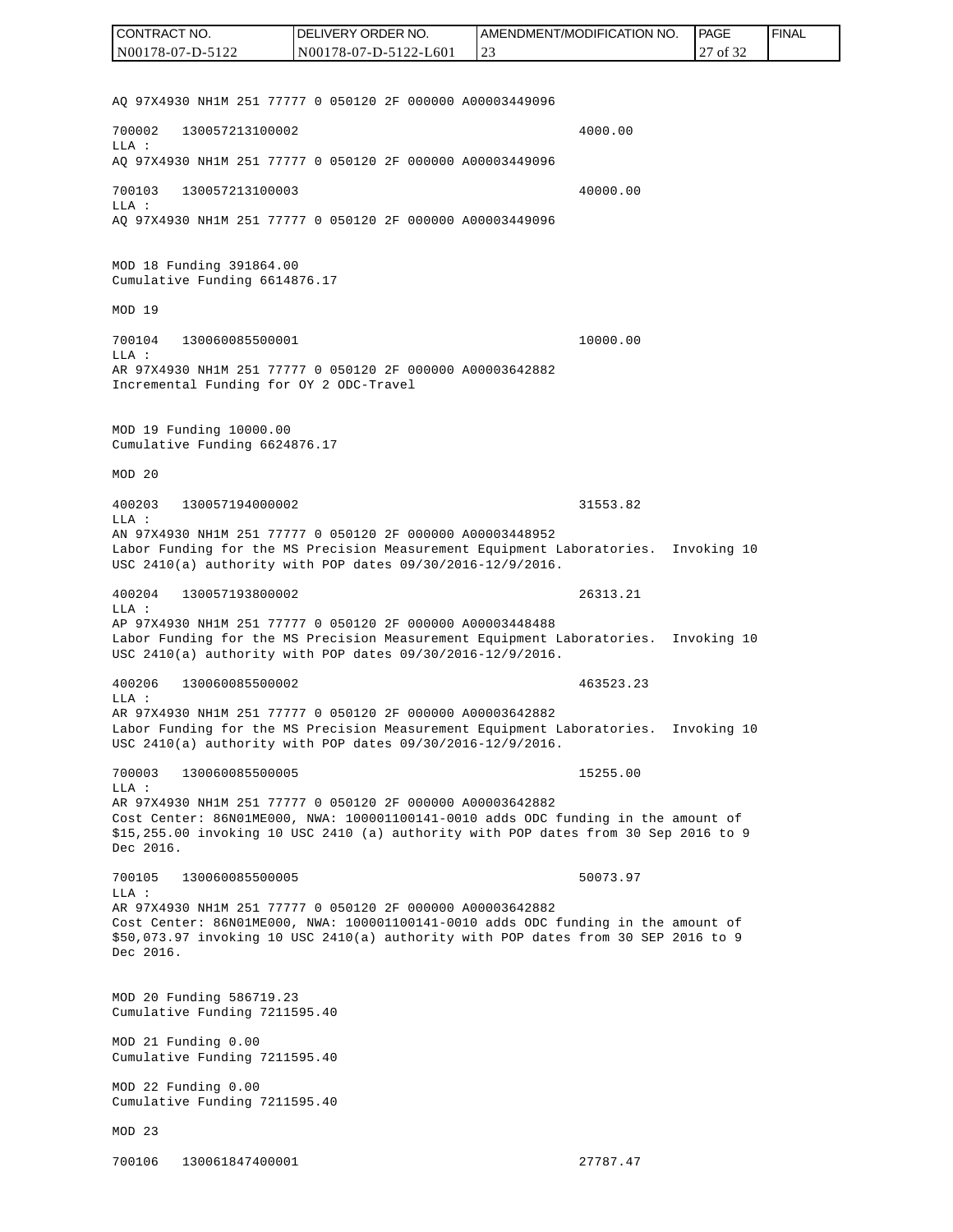| <b>CON</b><br>" NO.<br>TRAC | ORDER NO.<br>DF<br><b>IVERY</b>                    | 'T/MODIFICATION NO.<br>AMENDMENT | PAGE                       | <b>FINAL</b> |
|-----------------------------|----------------------------------------------------|----------------------------------|----------------------------|--------------|
| N001<br>/8-07-D-'           | L601<br>N <sub>00</sub><br>$16 - 07$<br>7-D-.<br>. | $\sim$<br>ت سے                   | $\sim$<br>ገር<br>0132<br>40 |              |

LLA : AS 97X4930 NH1M 251 77777 0 050120 2F 000000 A00003794373 COSTCENTER: 86N01ME000 NWA: 100001208609 0010 Travel provided in support of NAVAIR Equipment Calibration/Repair/Support,Equipment Reliability Projects/Analyses, Support Equipment Requirement Document Reviews (SERD), In-Service Engineering, Product Support Team Projects, Metrology Engineering, Instrument Calibration Procedure in support of the NAVAIR METCAL Program.

MOD 23 Funding 27787.47 Cumulative Funding 7239382.87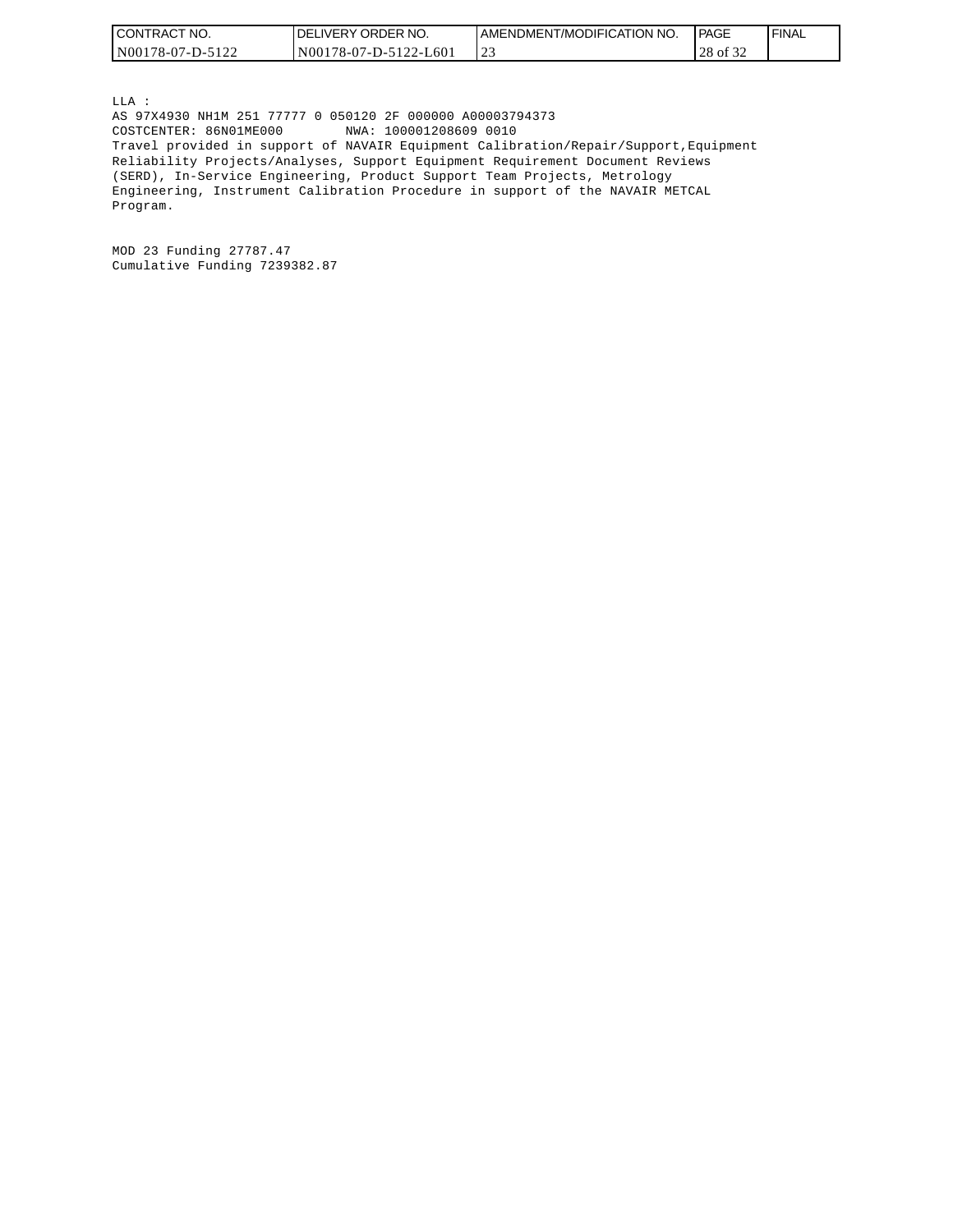| I CONTRACT NO.   | <b>IDELIVERY ORDER NO.</b> | LAMENDMENT/MODIFICATION NO. | PAGE          | ' FINAL |
|------------------|----------------------------|-----------------------------|---------------|---------|
| N00178-07-D-5122 | N00178-07-D-5122-L601      | ت سے                        | $129$ of $52$ |         |

#### **SECTION H SPECIAL CONTRACT REQUIREMENTS**

#### **SECTION H SPECIAL CONTRACT REQUIREMENTS**

CLAUSES INCORPORATED BY FULL TEXT

#### **5252.202-9101 ADDITIONAL DEFINITIONS (MAY 1993)**

As used throughout this contract, the following terms shall have the meanings set forth below:

(a) DEPARTMENT means the Department of the Navy.

(b) REFERENCES TO THE FEDERAL ACQUISITION REGULATION (FAR) All references to the FAR in this contract shall be deemed to also reference the appropriate sections of the Defense FAR Supplement (DFARS), unless clearly indicated otherwise.

(c) REFERENCES TO ARMED SERVICES PROCUREMENT REGULATION OR DEFENSE ACQUISITION REGULATION All references in this document to either the Armed Services Procurement Regulation (ASPR) or the Defense Acquisition Regulation (DAR) shall be deemed to be references to the appropriate sections of the FAR/DFARS.

(d) NATIONAL STOCK NUMBERS Whenever the term Federal Item Identification Number and its acronym FIIN or the term Federal Stock Number and its acronym FSN appear in the contract, order or their cited specifications and standards, the terms and acronyms shall be interpreted as National Item Identification Number (NIIN) and National Stock Number (NSN) respectively which shall be defined as follows:

(1) National Item Identification Number (NIIN). The number assigned to each approved Item Identification under the Federal Cataloging Program. It consists of nine numeric characters, the first two of which are the National Codification Bureau (NCB) Code. The remaining positions consist of a seven digit non-significant number.

(2) National Stock Number (NSN). The National Stock Number (NSN) for an item of supply consists of the applicable four position Federal Supply Class (FSC) plus the applicable nine position NIIN assigned to the item of supply.

#### **5252.227-9113 GOVERNMENT-INDUSTRY DATA EXCHANGE PROGRAM (OCT 2006)**

(a) The Contractor shall participate in the appropriate interchange of the Government-Industry Data Exchange Program (GIDEP) in accordance with NAVSEA S0300-BU-GYD-010 dated November 1994. Data entered is retained by the program and provided to qualified participants. Compliance with this requirement shall not relieve the Contractor from complying with any other requirement of the contract.

(b) The Contractor agrees to insert paragraph (a) of this requirement in any subcontract hereunder exceeding \$500,000.00. When so inserted, the word "Contractor" shall be changed to "Subcontractor".

(c) GIDEP materials, software and information are available without charge from:

**GIDEP** P.O. Box 8000 Corona, CA 92878-8000 Phone: (951) 898-3207 FAX: (951) 898-3250 Internet: http://www.gidep.org

#### **5252.232-9104 ALLOTMENT OF FUNDS (JAN 2008)**

(a) This contract is incrementally funded with respect to both cost and fee. The amount(s) presently available and allotted to this contract for payment of fee for incrementally funded contract line item number/contract subline item number (CLIN/SLIN), subject to the clause entitled "FIXED FEE" (FAR 52.216-8) or "INCENTIVE FEE" (FAR52.216-10), as appropriate, is specified below. The amount(s) presently available and allotted to this contract for

payment of cost for incrementally funded CLINs/SLINs is set forth below. As provided in the clause of this contract entitled "LIMITATION OF FUNDS" (FAR 52.232-22), the CLINs/SLINs covered thereby, and the period of performance for which it is estimated the allotted amount(s) will cover are as follows:

#### ESTIMATED

ITEM(S) ALLOTED TO COST ALLOTTED TO FEE PERIOD OF PERFORMANCE  $\mathsf{s}$   $\mathsf{s}$ 

(b) The parties contemplate that the Government will allot additional amounts to this contract from time to time for the incrementally funded CLINs/SLINs by unilateral contract modification, and any such modification shall state separately the amount(s) allotted for cost, the amount(s) allotted for fee, the CLINs/SLINs covered thereby, and the period of performance which the amount(s) are expected to cover.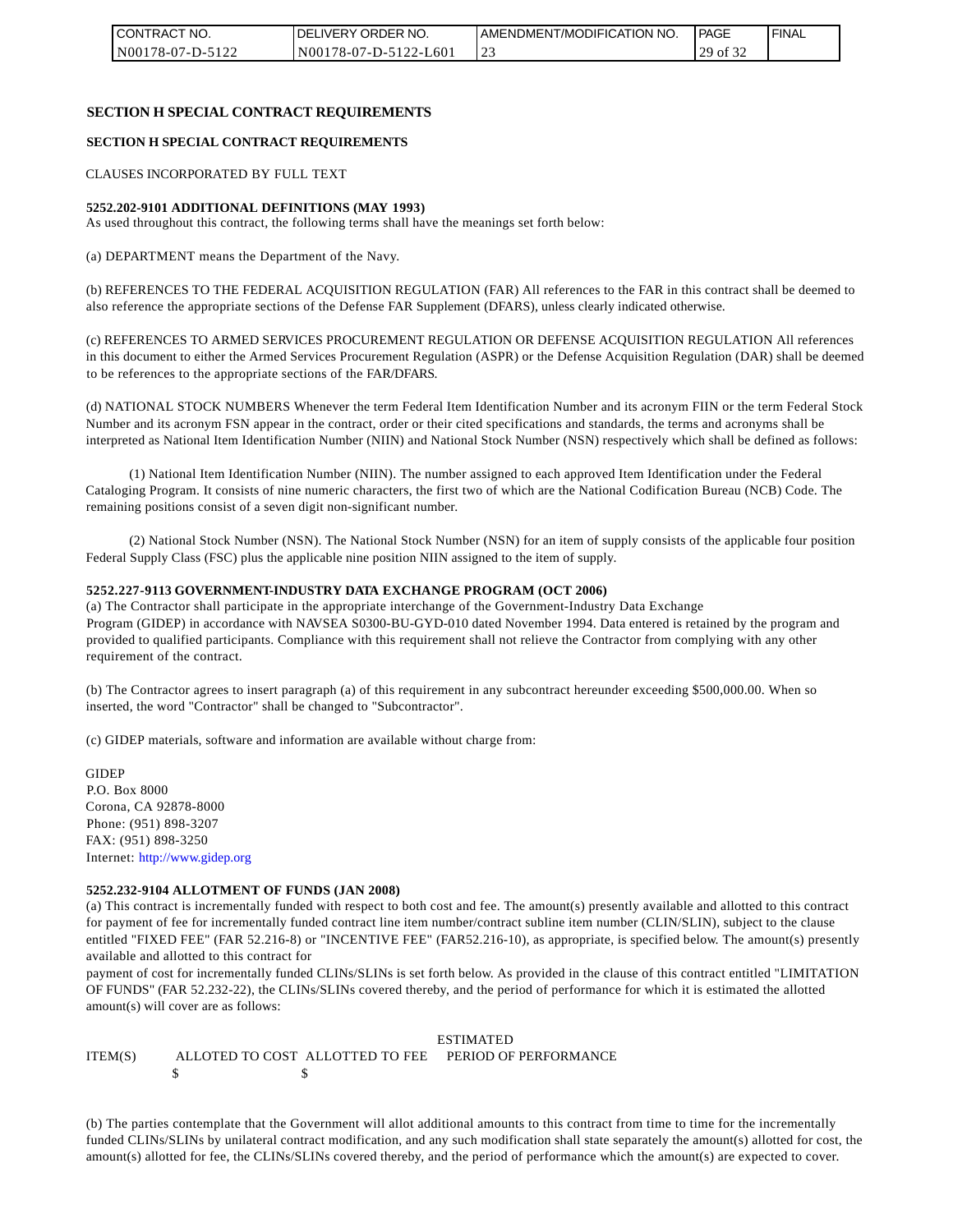| <b>CONTRACT NO.</b> | DELIVERY ORDER NO.    | I AMENDMENT/MODIFICATION NO. | PAGE                     | <b>FINAL</b> |
|---------------------|-----------------------|------------------------------|--------------------------|--------------|
| N00178-07-D-5122    | N00178-07-D-5122-L601 |                              | $c \wedge c$<br>30 of 32 |              |

(c) CLINs/SLINs are fully funded and performance under these CLINs/SLINs is subject to the clause of this contract entitled "LIMITATION OF COST" (FAR 52.232-20).

(d) The Contractor shall segregate costs for the performance of incrementally funded CLINs/SLINs from the costs of performance of fully funded CLINs/SLINs.

#### **5252.237-9106 SUBSTITUTION OF PERSONNEL (SEP 1990)**

(a) The Contractor agrees that a partial basis for award of this contract is the list of key personnel proposed. Accordingly, the Contractor agrees to assign to this contract those key persons whose resumes were submitted with the proposal necessary to fulfill the requirements of the contract. No substitution shall be made without prior notification to and concurrence of the Contracting Officer in accordance with this requirement.

(b) All proposed substitutes shall have qualifications equal to or higher than the qualifications of the person to be replaced. The Contracting Officer shall be notified in writing of any proposed substitution at least forty five (45) days, or ninety (90) days if a security clearance is to be obtained, in advance of the proposed substitution. Such notification shall include: (1) an explanation of the circumstances necessitating the substitution; (2) a complete resume of the proposed substitute; and (3) any other information requested by the Contracting Officer to enable him/her to judge whether or not the Contractor is maintaining the same high quality of personnel that provided the partial basis for award.

#### **5252.242-9115 TECHNICAL INSTRUCTIONS (APR 1999)**

(a) Performance of the work hereunder may be subject to written technical instructions signed by the Contracting Officer's Representative specified in Section G of this contract. As used herein, technical instructions are defined to include the following:

(1) Directions to the Contractor which suggest pursuit of certain lines of inquiry, shift work emphasis, fill in details or otherwise serve to accomplish the contractual statement of work.

(2) Guidelines to the Contractor which assist in the interpretation of drawings, specifications or technical portions of work description.

(b) Technical instructions must be within the general scope of work stated in the contract. Technical instructions may not be used to: (1) assign additional work under the contract; (2) direct a change as defined in the "CHANGES" clause of this contract; (3) increase or decrease the contract price or estimated contract amount (including fee), as applicable, the level of effort, or the time required for contract performance; or (4) change any of the terms, conditions or specifications of the contract.

(c) If, in the opinion of the Contractor, any technical instruction calls for effort outside the scope of the contract or is inconsistent with this requirement, the Contractor shall notify the Contracting Officer in writing within ten (10) working days after the receipt of any such instruction. The Contractor shall not proceed with the work affected by the technical instruction unless and until the Contractor is notified by the Contracting Officer that the technical instruction is within the scope of this contract.

(d) Nothing in the foregoing paragraph shall be construed to excuse the Contractor from performing that portion of the contractual work statement which is not affected by the disputed technical instruction.

#### **5252.245-9102 GOVERNMENT FACILITIES ON A RENT FREE NON INTERFERENCE BASIS (SEP 1990)**

The price or estimated amount (including fee), as applicable, for the performance of this contract is predicated upon rent free use on a non interference basis of the facilities in the possession of the Contractor accountable under Contract .

#### **5252.245-9108 GOVERNMENT-FURNISHED PROPERTY (PERFORMANCE) (SEP 1990)**

The Government will provide only that property set forth below, notwithstanding any term or condition of this contract to the contrary. Upon Contractor's written request to the cognizant Technical Program Manager, via the cognizant Contract Administration Office, the Government will furnish the following for use in the performance of this contract: Reference Attachment 3.

#### **5252.245-9115 RENT-FREE USE OF GOVERNMENT PROPERTY (SEP 1990)**

The Contractor may use on a rent-free, non-interference basis, as necessary for the performance of this contract, the Government property accountable under Contract(s) **TBD** . The Contractor is responsible for scheduling the use of all property covered by the above referenced contract(s) and the Government shall not be responsible for conflicts, delays, or disruptions to any work performed by the Contractor due to use of any or all of such property under this contract or any other contracts under which use of such property is authorized.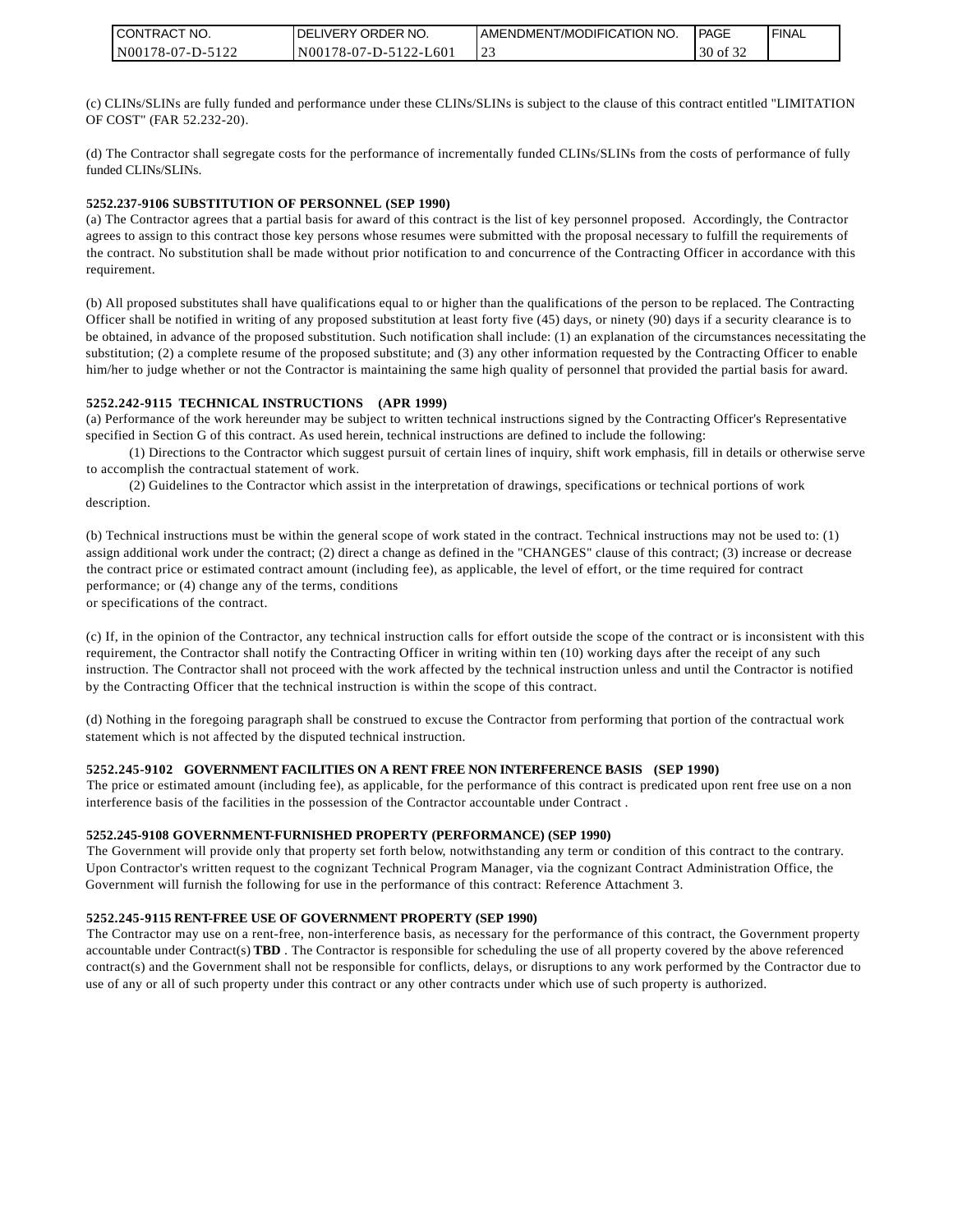| I CONTRACT NO.   | <b>IDELIVERY ORDER NO.</b> | I AMENDMENT/MODIFICATION NO. | <b>PAGE</b> | ' FINAL |
|------------------|----------------------------|------------------------------|-------------|---------|
| N00178-07-D-5122 | N00178-07-D-5122-L601      | ٠.                           | of 32       |         |

## **SECTION I CONTRACT CLAUSES**

#### **SECTION I CONTRACT CLAUSES CLAUSES INCORPORATED BY REFERENCE**

52.204-9 - PERSONAL IDENTITY VERIFICATION OF CONTRACTOR PERSONNEL (SEP 2007) 52.203-16 PREVENTING PERSONAL CONFLICTS OF INTEREST (DEC 2011)

52.223-5 - POLLUTION PREVENTION AND RIGHT-TO-KNOW INFORMATION (MAY 2011) 52.223-11 - OZONE-DEPLETING SUBSTANCES (MAY 2001)

- 52.223-18 CONTRACTOR POLICY TO BAN TEXT MESSAGING WHILE DRIVING (AUG 2011)
- 52.228-5 INSURANCE—WORK ON A GOVERNMENT INSTALLATION (JAN 1997)
- 52.244-2 SUBCONTRACTS (OCT 2010)
- 52.246-23 LIMITATION OF LIABILITY (FEB 1997)

52.246-24 - LIMITATION OF LIABILITY—HIGH-VALUE ITEMS (FEB 1997)

252.204-7008 COMPLIANCE WITH SAFEGUARDING COVERED (DEC 2015) DEFENSE INFORMATION

252.204-7009 LIMITATION ON THE USE OR DISCLOSURE OF THIRED-PARTY (DEC 2015) CONTRACTOR REPORTED CYBER INCIDENT INFORMATION

252.204-7012 SAFEGUARDING COVERED DEFENSE INFORMATION AND CYBER (DEC 2015) INCEDENT REPORTING

252.222-7999 ADDITIONAL REQUIREMENTS AND RESPONSIBILITIES RESTRICTING THE USE OF MANDATORY ARBITRATION AGREEMENTS (DEVIATION) (FEB 2010) 252.215-7003 EXCESSIVE PASS-THROUGH CHARGES (APR 2007)

252.215-7004 PROHIBITION ON STORAGE AND DISPOSAL OF TOXIC AND HAZARDOUS MATERIALS (APR 1993)

252.223-7006 PROHIBITION ON STORAGE AND DISPOSAL OF TOXIC AND HAZARDOUS MATERIALS (APR 1993)

## **52.217-9 -- OPTION TO EXTEND THE TERM OF THE CONTRACT (MAR 2008)**

(a) The Government may extend the term of this task order by written notice to the Contractor within 30 days prior to completion of the base period; provided that the Government gives the Contractor a preliminary written notice of its intent to extend at least 60 days before the task order expires. The preliminary notice does not commit the Government to an extension.

(b) If the Government exercises this option, the extended contract shall be considered to include this option clause.

(c) The total duration of this contract, including the exercise of any options under this clause, shall not exceed five years.

#### **52.217-8-- OPTION TO EXTEND SERVICES (NOV 1999)**

The Government may require continued performance of any services within the limits and at the rates specified in the contract. These rates may be adjusted only as a result of revisions to prevailing labor rates provided by the Secretary of Labor. The option provision may be exercised more than once, but the total extension of performance hereunder shall not exceed 6 months. The Contracting Officer may exercise the option by written notice to the Contractor within

30 days within which the Contracting Officer may exercise the option.